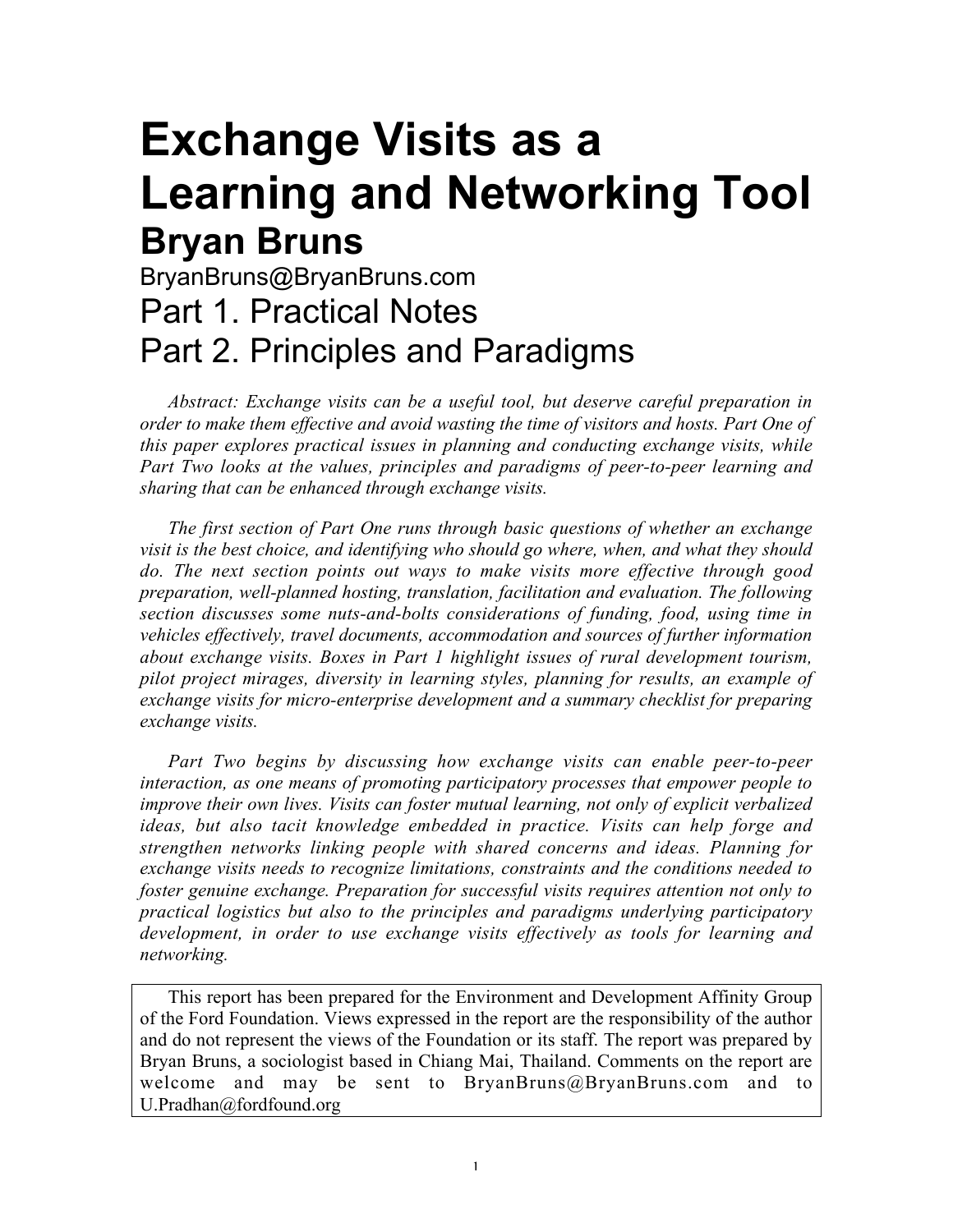## Part 1 - Practical Notes

## BASIC QUESTIONS

## Why go?

Exchange visits offer a bundle of benefits, well beyond just acquiring information. An intellectual and physical journey creates common understanding, relationships forged in the fun and hardships of shared experience, commitments to new approaches, and friendships as foundation for future networking. Visits allow travelers and hosts to focus time and attention on a topic, learning deeply, sharing ideas, and assessing the relevance of new approaches. Information comes alive, in dialog, in detailed responses to specific queries, in conversations enriched by the perspective of distance and difference. The chance to look behind the scenes, to get acquainted with real people, understanding their problems and achievements, can create inspiration to keep working and launch new initiatives.

However, visits do not always work out so well. Travel may deteriorate into a tedious blur of tiresome briefings, boring bus rides and rushed village tours. Model projects may appear too perfect to be true. Hosts or visitors may be poorly prepared or unable to communicate. Travelers may seem uninterested in anything more than a holiday. Logistical snarls fray tempers, exhaust patience and wreck schedules.

This note offers some suggestions for enhancing exchange visits as tools for learning and networking. The ideas are compiled from experience (including many of the problems and mistakes mentioned later), discussion and a review of relevant literature.

The first sections look at basic questions for planning a visit, followed by discussion of process and logistics. This is the first part of a two part paper. Part 1 focuses on practical questions of planning and implementing exchange visits, while the second paper looks at the values, principle and paradigms which may be embodied in exchange visits as a tool for learning and networking.

## Consider the alternatives

Project reports, manuals, newsletters and websites offer more information than anyone can digest. If the goal is to acquire information already available in published form, then there may be no need to travel. If the objective is to reward people, to recognize their hard work or persuade them to go along with a

Box 1. Biases of rural development tourism Robert Chambers, in *Rural Development: Putting the Last First*, analyzed some of the biases which distort learning during visits: • Spatial biases: urban, tarmac and roadside Project bias: showpieces; famous cases; atypical; public relations Person bias: elite; male; user and adopter; active, present and living • Dry season bias: wet season inaccessibility; hungry season before harvest unseen • Diplomatic biases: politeness and timidity; poverty avoided; awkward questions inhibited Professional biases: Disciplinary focus; specialization; single-mindedness Reversals in learning can counter biases: Sitting, asking and listening Learning from the poorest Learning indigenous technical knowledge • Joint research and development Learning by working Simulation games • RRA and PRA methods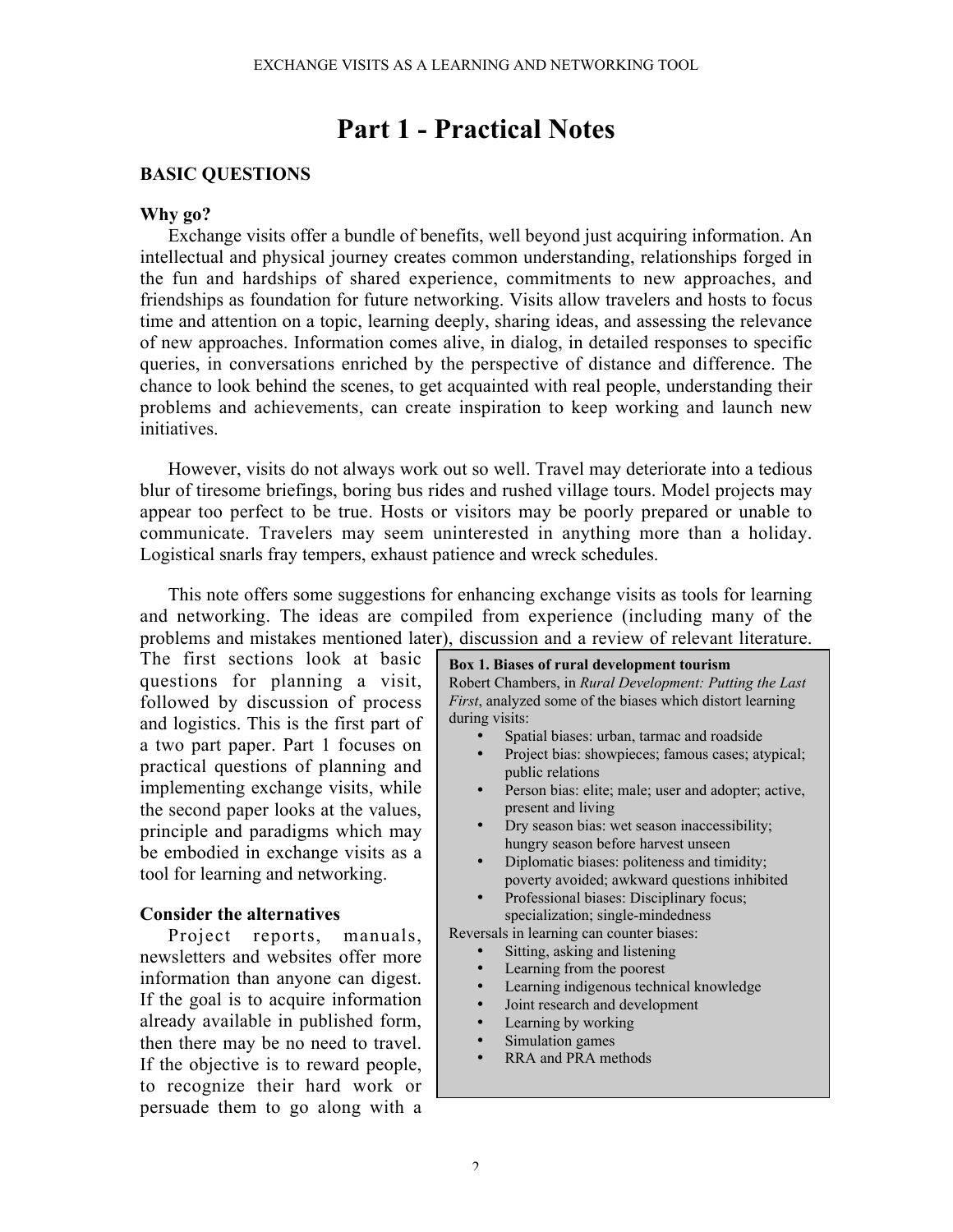## Box 2. Models, pilots and mirages

(No, this is not about airplanes)

A too common pattern is the promotion of "models," typically through visits to pilot projects that have received lots of special attention and extra resources. Bold projections are made about what will be accomplished if the pilot approach is "replicated." It often becomes hard to distinguish reality from plans and wishful thinking, especially if questions keep getting answered in terms of what is supposed to happen, not what is actually going on. Assertions that "we have no problems, no conflicts" frequently undermine credibility.

It is crucial to consider what cannot be seen during a visit.

- Attractive technologies often have hidden flaws. Pumps without spare parts, windmills with too little wind, and biogas digesters with just enough flame to show visitors for a few minutes, these are only a few examples of technical problems that may be missed by visitors or too easily explained away.
- Success too often depends on the subsidies of free inputs or energetic community organizers. Attention is often distracted towards physical facilities, such as tree nurseries, rather than the social institutions and incentives which will determine whether transplanted seedlings grow into trees.
- The enthusiasm apparent in a PRA session or a day of community labor may soon fade in the face of delays and broken promises.

Skepticism is needed toward innovations which have not yet survived the end of project assistance. For hosting agencies it is tempting to keep going back to the same sites, where conditions are known, and a predictable experience can be created for visitors. A continuing flow of visitors may "sustain" an apparent success, by promoting special attention, public relations skills and a continuing desire to look good to visitors. Far better to take people to some rarely visited place, with surprises, serendipity, and a more credible mix of progress and problems. Keeping expectations lower, emphasizing dialogue and interaction, can promote trust and practical learning from experience.

program, then sponsoring their attendance at a big seminar in some pleasant resort is better than burdening hosts with visitors who only wanted a junket. When team building is the main goal, a joint retreat, outdoor adventure or other exercise can work on communication, group dynamics and cooperative problem-solving. If the goal is to gain a specific body of knowledge and skills, then a short training course is a good choice. Conferences expose participants to a broad range of ideas and alternatives. Workshops can be structured to craft plans, proposals and other specific outputs. With suitable planning, an exchange visit may achieve many of the same goals as a short course or workshop, but the first question is to decide on objectives and whether an exchange visit is the best way to achieve them.

## Reporting back

Visits should benefit not just those who travel, but also those who stay home. Working through how learning will be shared is a good way to design visits, "planning backwards." The expectation of having to tell colleagues back home what has been learned creates a strong incentive for visitors to pay attention and analyze what they are experiencing. Photographs, slides and video will enliven reporting sessions, as will samples, tools, posters and other artifacts, supplementing more standard fare such as project reports and maps. If hosts and visitors will later switch roles on a return trip to the visitors' home area, then even more opportunities are created for exchange. Planning for reporting back builds a good foundation for productive visits.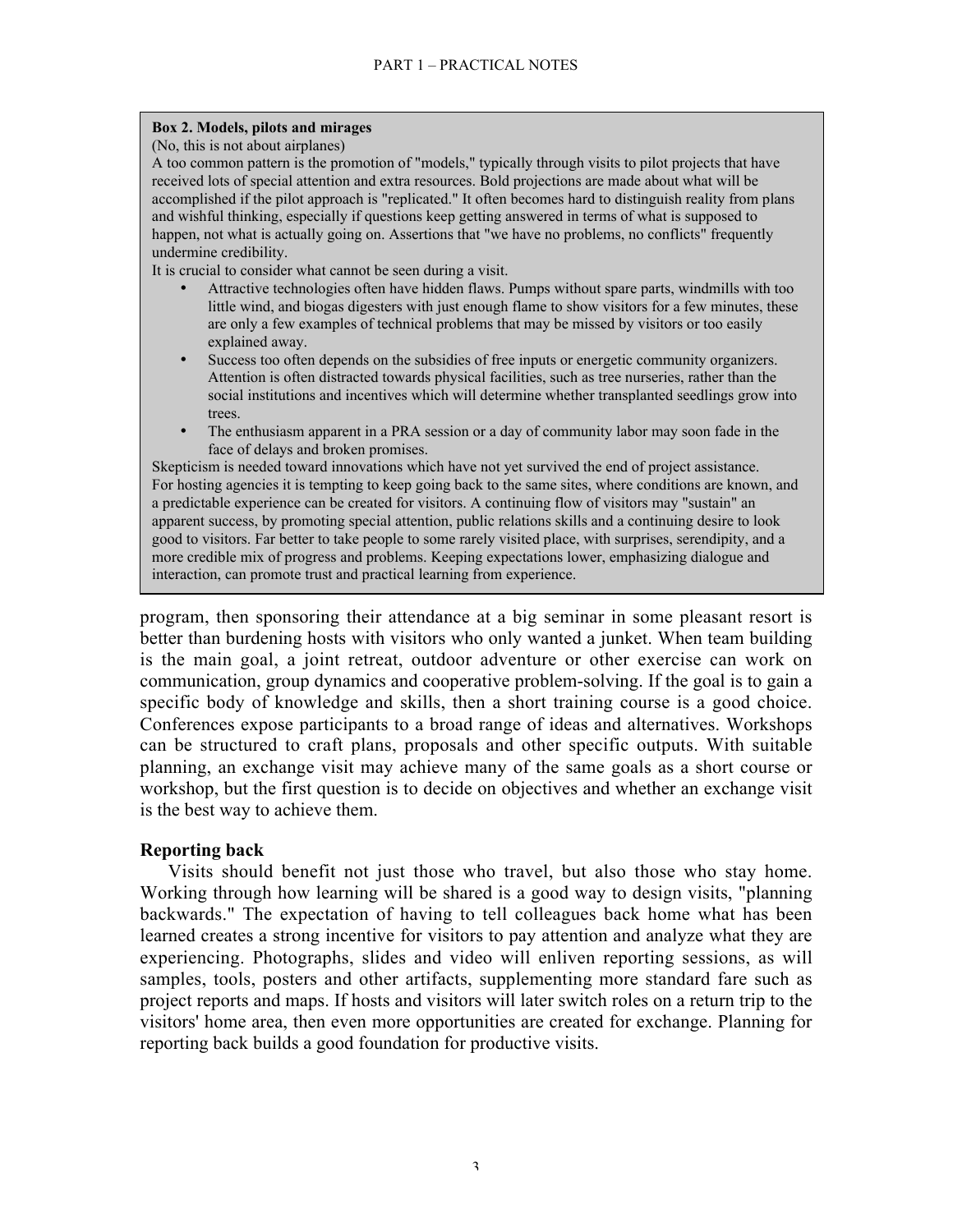## Box 3. Learning styles

Activities and materials should be arranged to address different learning styles, such as verbal, textual, visual and experiential. This goes both for activities during the visit, and materials, presentations and other things prepared before traveling.

- Briefings and discussions are likely to work better if verbal presentations are combined with text and graphics, whether simple hand-drawn diagrams or Power Point displays.
- Photos blown up to A4 size are easy to present and pass around without special equipment.
- Brochures, reports, manuals and other texts allow deeper exploration of specific points, and cater to those who prefer to chart their own course for gathering information.
- Walking through offices, experiencing protocols and formalities, gives a feel for how an organization works.
- Those who like to learn by doing benefit greatly from a hands-on approach, walking through an irrigation scheme, trekking into a watershed, or trying their hand at new tools.

## Who?

Exchange visits can strengthen relationships and teamwork. One of the major opportunities created by an exchange visit is to bring together people who don't have frequent opportunities to interact back home. Instead of scheduling a brief appointment in an official's busy schedule there is the opportunity to talk casually, and at length. Rather than meetings pressured by crowded agendas and organizational hierarchies, new ideas can be explored informally, within a diverse group.

Policymakers can learn from those dealing with day-to-day implementation in the field, and vice versa. Farmers and community leaders look at things differently from agency staff. A group with both women and men will likely have more opportunities for access and rapport than a single-gender group. Exchange visits and other travel can play an important role in career development, broadening perspectives of those likely to take on greater responsibilities in the future. Ultimately, the goal should be to put together a group which will share common concerns and learn effectively together.

## Where?

Ideas about where to go may come from previous contacts, literature, or suggestions from an agency dealing with similar issues in other places. Networks, international associations and professional societies may provide contacts. Program officers from financing agencies can play a crucial role: encouraging and legitimizing use of funds for an exchange visit, identifying potential locations to visit, and overcoming obstacles that arise in the course of preparation.

The objectives of the visit are clearly a primary consideration in deciding where to go, but logistical constraints such as travel time also play a major role. In the end, the hosts will probably make the final decisions about specific sites, based on input from the future visitors, donor officials and others. Locations which help reveal problems and challenges are likely to be much more credible than simple successes.

## When?

Although it may be possible to visit a nearby village and return the same day, more commonly a week or two is an appropriate length of time for a visit to another region or country. Busy people will find it hard to be away more than a week or two at most, as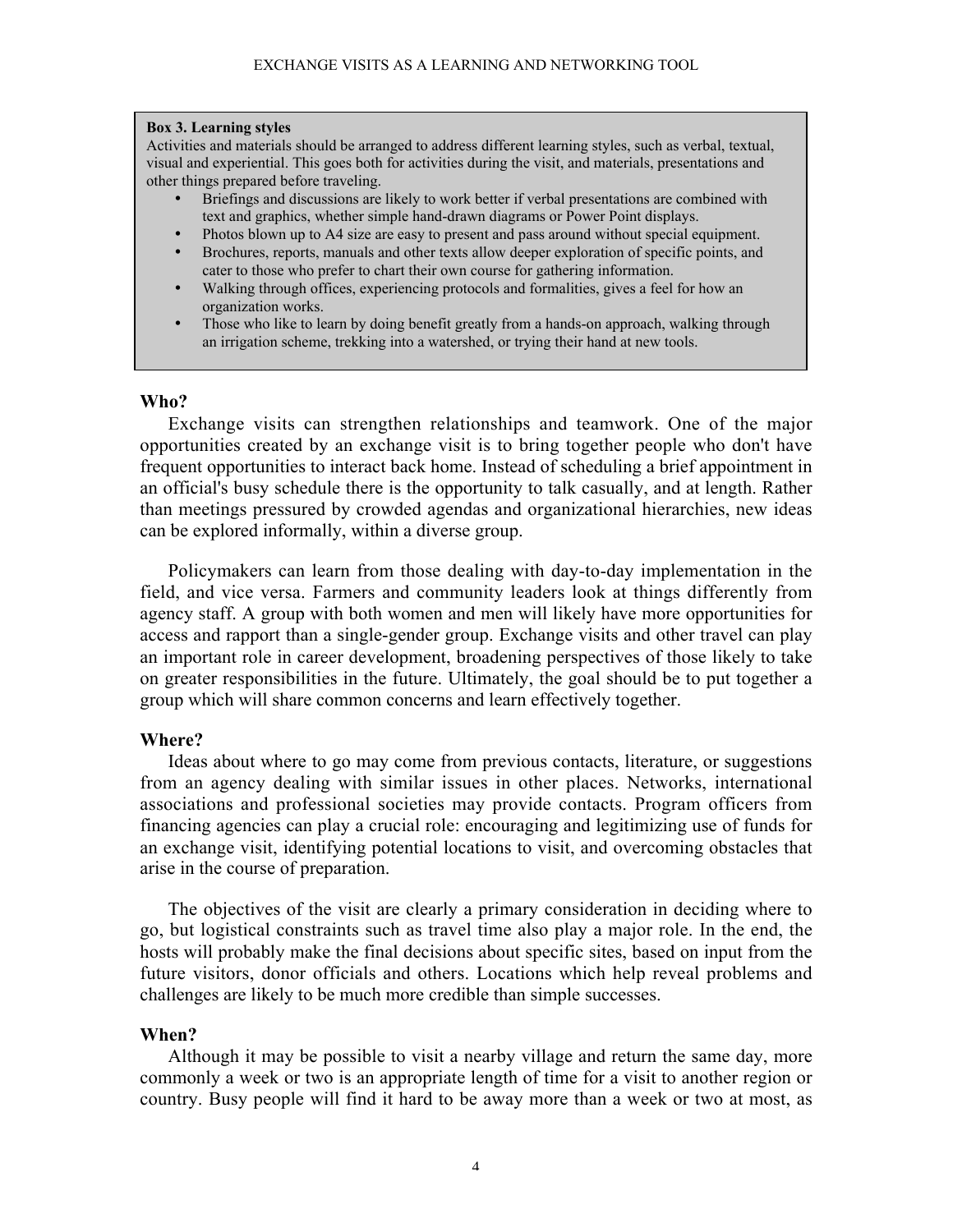may those with young children or other family obligations. Timing for a visit might be linked to attendance at a seminar or other activity, economizing on travel costs. However, this may confuse preparation and lose focus on the visit.

Calendars showing holidays for both visitors and hosts may be a useful aid in planning, to avoid losing days to office closures and poor preparation. Monsoon floods, summer heat, or winter snow may pose major obstacles, or minor inconvenience, depending on who are involved and what they will be doing. Ideally, a visit might be fitted into a period when there are no strong pressures from seasonal activities. However, the realities of when budgets become available, and when they must be disbursed often require significant compromises in scheduling.

## What?

Attending real events can have much more impact than staged presentations. A visit composed of monotonous briefings, endless bumpy bus rides, dull ceremonies and hasty marches through villages is unlikely to generate much useful learning. As with many things, getting people involved in talking and doing, not just listening, is one key to success. The techniques applied in participatory rural appraisal can be applied to help shift from one-way presentations towards letting everyone take part in more spontaneous interaction, exploring similarities and differences.

Participation helps. If potential travelers are involved in defining the objectives and activities for the visit, they are likely to have much more ownership. They may also be much more willing to take an active and structured approach to gathering information and analyzing their experience. Discussions in advance of the visit should explore options and clarify what activities visitors and hosts think may be most worthwhile and feasible.

Activities should support different learning styles. It is too easy to focus on formal presentations, turning visitors into pupils or spectators. Even if only done briefly, helping to harvest a crop, cook a meal, or join a dance may be more memorable than the most profound lecture. Walking through a local market often offers more education than the best video documentary. Getting out into the field together brings alive the tacit knowledge of daily practice, how people, relate, learn and cooperate.

The choice of how many sites to visit may well be a case where "less is more." Seeing at most one or two sites a day, explored in some depth, may allow far more learning than rushing through a half-dozen different locations which will too soon blur together in memory.

## HOW?

## Preparation

An important part of making a visit a two-way process is for the visitors to prepare and take along materials they can use to present their own activities. This could include not only brochures and reports, but also diagrams, maps, charts, photographs, slides, videos, and "props," objects such as tools or miniature models.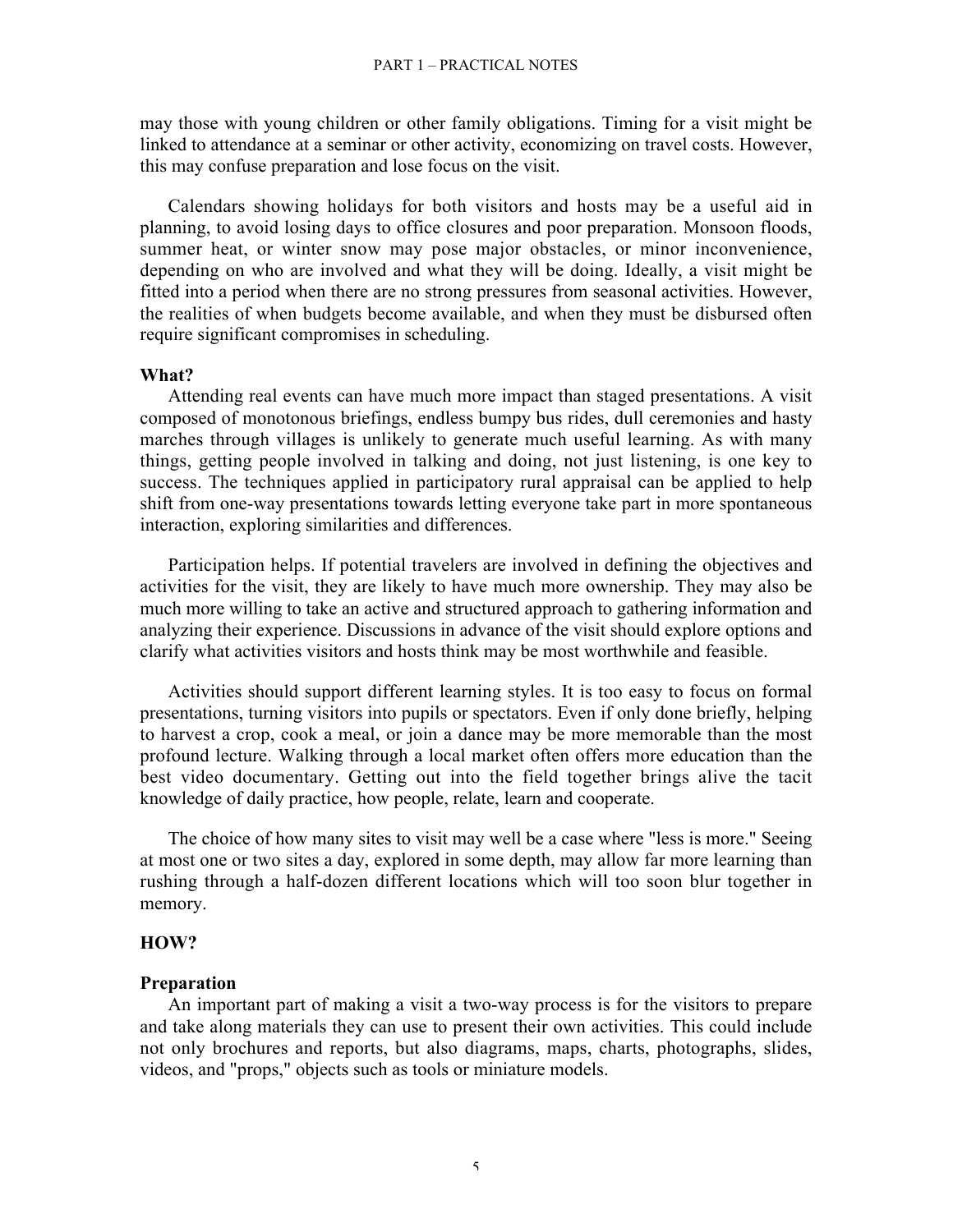## Box 4. Results-Based Management for Study Tours

The Handbook on Study Tours: Managing for Results prepared for the Canadian International Development Agency's China Program offers useful management and operational tools. The first section focuses on defining expected results, indicators, risks, and reporting, including a concise one-page framework for preparing and following up on study tours. The second section offers practical suggestions and lessons from experience for improving operational efficiency in planning, implementation and evaluation.

## Evaluation

Ideally, evaluation should be just another phase in a process of discussion and reflection continuing throughout the visit. At a minimum, participants (and hosts) should be asked a few simple questions:

- What did you like best?
- What did you like least?
- What do you suggest to make future visits better?

For a more systematic approach, the different activities can be listed and rated on a simple point scale for one or more criteria: interesting? educational? useful? etc. A thank you letter written back to the hosts offers a good opportunity to identify highlights of a visit.

## **Hosting**

Taking care of visitors is hard work. It takes time away from other activities. One goal for visits should be to offer a balance for both hosts and visitors, shifting the focus from emulation to exchange. Someone on the host side should have clear responsibility for planning and conducting the visit. This may be a good learning experience for someone who shows potential for taking on future managerial responsibilities. Interns, students or other "outsiders" working in the locality can play a useful role in bridging between hosts and visitors.

## Language

Unless both hosts and visitors happen to share a native tongue or are fluent in a common language, translation is likely to need attention. Naively assuming some members of the visiting group will translate for the others may generate resentment, bias communication, or result in those with weaker language skills missing much. If everything will have to be relayed through an interpreter, then communication will take at least twice as long and schedules need to be adjusted accordingly.

However, travelers should not rely only on interpreters. Pocket phrasebooks are easily carried around, and allow pointing at the relevant query even if pronunciation is a problem. A good technical dictionary for the relevant languages helps clarify specialized terms. At a minimum, learning a few simple words in a local language, such as thank you, hello and good-bye, goes a long way towards building and maintaining rapport.

## Facilitation

If a group has several people with strong facilitation skills, they might take turns promoting a good process in the field and during other activities such as evening review discussions. However, it may be worth recruiting a specialized facilitator with an understanding of both visitors and hosts. Such a person can help prepare a visit, identifying topics and locations of common interest. Having someone else take on some of the responsibility for logistics and promoting a good process can help visitors and hosts to concentrate on the substance on their concerns.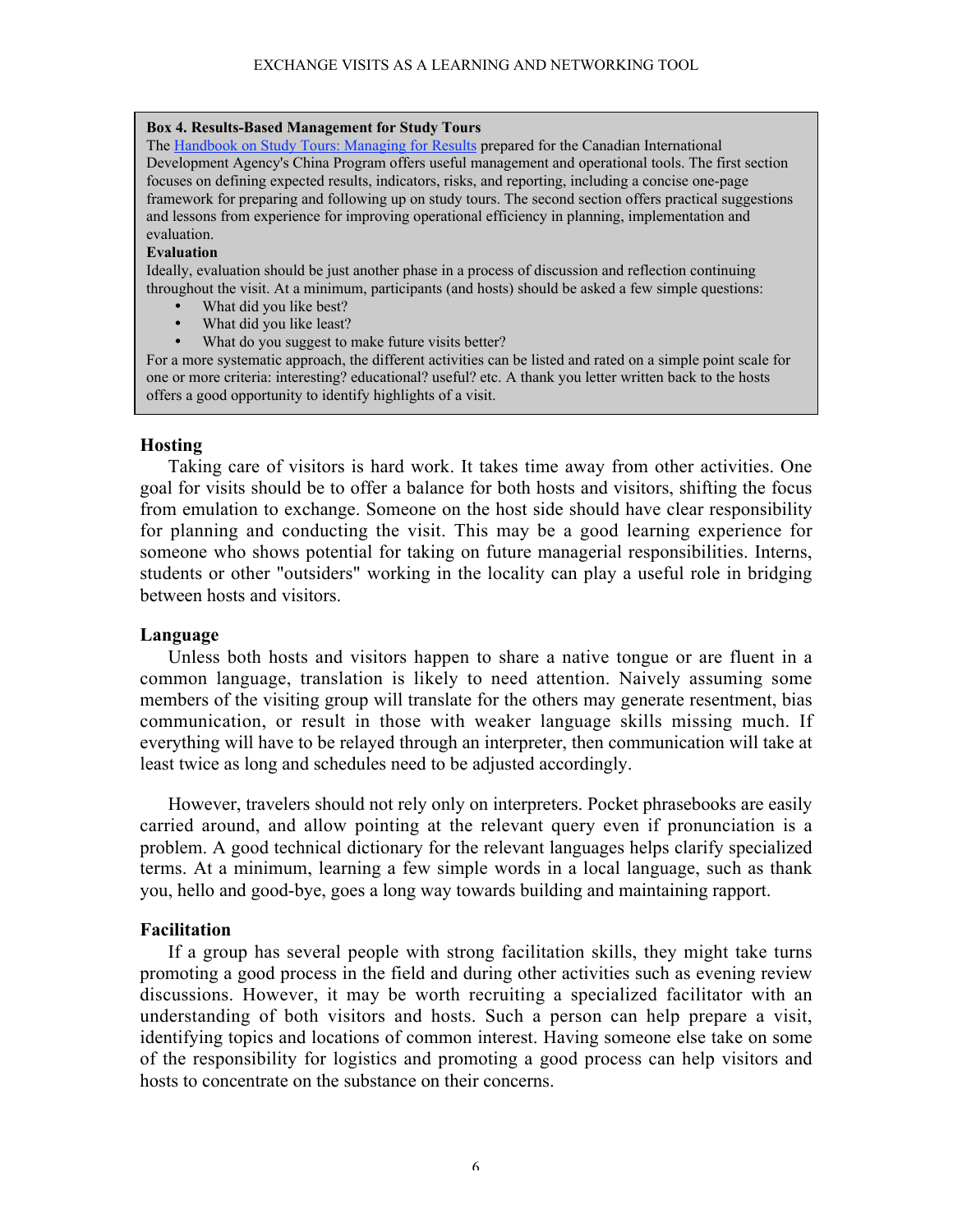### Box 5. A Micro-enterprise Example

The Microenterprise Best Practices Program of USAID offered grants of \$5,000 to \$10,000 for onsite learning from peer microenterprise service organizations. Exchange visits were required to address priority issues, such as solving a specific problem, learning a new technology or managing a transition. Participants could include board members, senior management and supervisors. Proposals were accepted and evaluated every three months. For proposal guidelines and other information which were used in this (now completed) example of an exchange visit program see Appendix 1.

Facilitation can draw on the broad range of techniques which have been developed for group processes, participatory rural appraisal and other activities. Basic techniques for enabling all participants to take part are useful, as well as more complex methods. Participants can go around in a circle giving a few words, or a few sentences that express their ideas or feelings on a topics. During a general discussion, buzzgroups of two or three persons can talk about something for a few minutes, and either report back to the larger group, or just use it as a legitimized opportunity to think through their personal reactions. Writing down ideas and issues on cards and then posting them for discussion, clustering, etc. are among the other tried and true techniques available. Keeping a written journal is of course a classic method for promoting reflecting about observations and learning, whether done informally or more systematically.

## Hiring helpers

One important decision is choosing when to hire others to help with a visit. This may be fairly simple, as in the case of asking a travel agency to arrange plane tickets. It becomes more crucial if most of planning and carrying out the visit is assigned to someone else. Graduate students, consultants, retirees and others may have flexible schedules and the attitudes, knowledge, skills and interests that would enable them to take on a specialized role in facilitating an exchange visit. Depending on circumstances, they may want to be paid for their time or interested to join for the experience as long as their expenses are covered. Previous experience, reputation and trust by those in the organization and its colleagues constitute key criteria in recruiting someone. Most crucial is the attitude of someone who will act to facilitate, not as an instructor but as a resource person supporting mutual learning by participants.

Professional tour guides can make travel far smoother. However, payment arrangements need to recognize that exchange visitors may not generate the opportunities for commissions or other side income to which guides are often accustomed. Simultaneous interpreters are highly skilled and usually charge accordingly. The realities of limited budgets mean it will often be necessary to settle for slower translation, by those also playing other roles in the visit or by more affordable interpreters.

Many institutes are used to arranging training courses, conferences and workshops, dealing with many logistical issues similar to exchange visits. However, these organizational capabilities are far less crucial than the characteristics of the specific people who might facilitate a visit. Routine and repetition are often enemies of the enthusiasm, spontaneity and other attitudes crucial to successful exchanges. Hiring others is fairly easy and advisable for ordinary tasks such as arranging transport and accommodation, but recruitment of facilitators needs careful attention.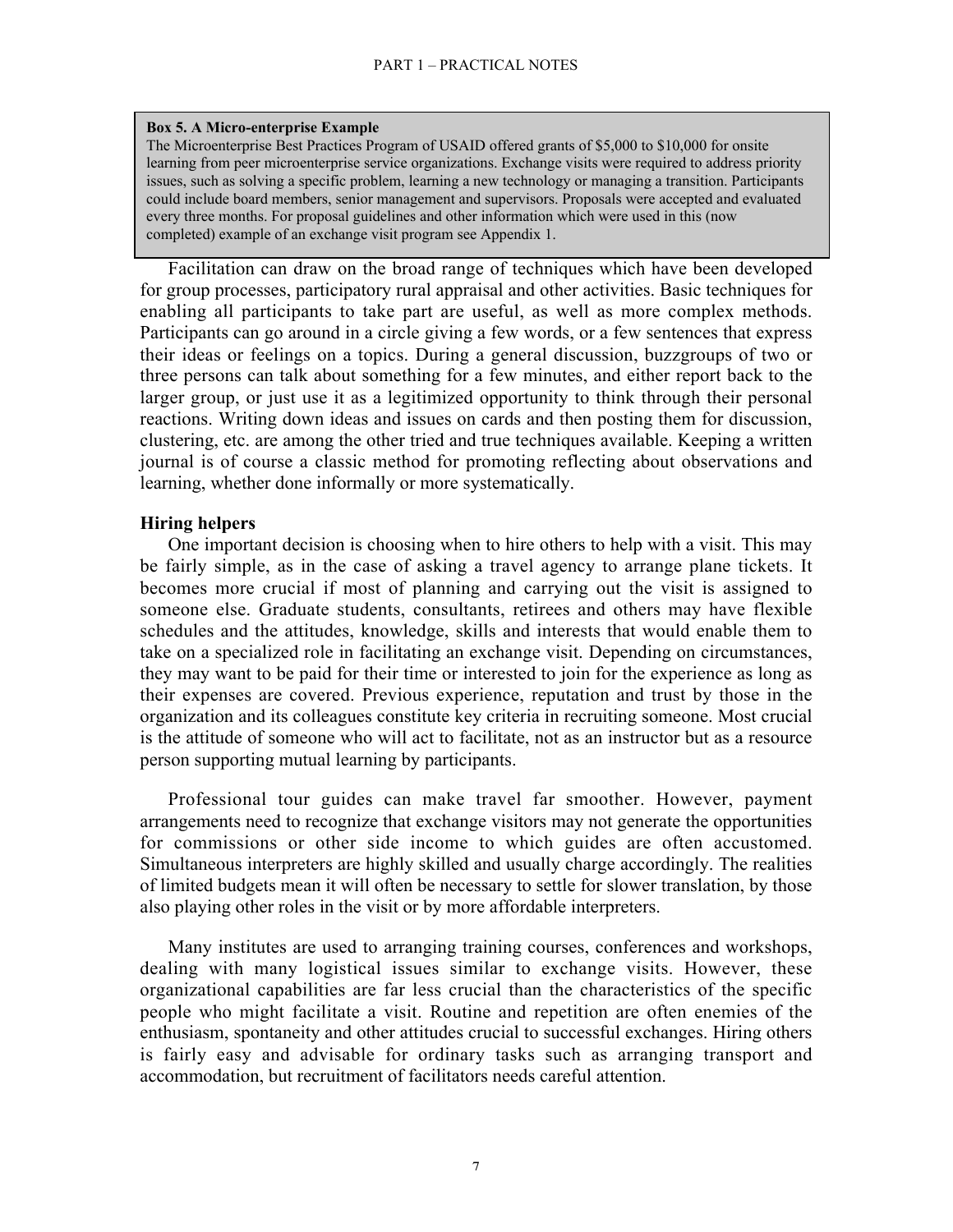## LOGISTICS

Even with enthusiastic visitors and welcoming hosts, visits can be undermined by logistical shortcomings: delays, missing documents, uncomfortable accommodations, bad food or cross-cultural misunderstandings. Substantial time needs to be devoted to working out the nuts and bolts of such things as vehicles, tickets, health insurance, vaccinations, reservations and schedules.

## Funding

A well-conducted exchange visit provides a valuable learning experience, and so may constitute a good use of training budget. Visits offer a specific package of activities that might be used to seek special funding, from a donor organization with a particular interest in a topic or location to be visited. The main budget items include travel, including local transport, daily expenses for food and accommodation, travel documents, and materials, both those taken along for briefing, and those photocopied or purchased along the way. The website described in Box 4 provides an example of guidelines for developing a proposal for an exchange visit.

Having cash stolen out of luggage or a hotel room can ruin a trip. While credit cards and automatic teller machines simplify payment and access to cash, travelers checks still provide a good combination of safety and flexibility.

## Food

Eating together brings people together. However, food is surrounded by sensitivities, including dietary restrictions (vegetarian, halal, allergies, etc.), assumptions about inclusion and and exclusion (Do drivers eat at the same table? Do people order separate meals or share from a common pot?) and worries about disease and pollution. Any dietary restrictions need to be identified in advance, and vigilantly monitored during the trip, especially if they are unknown or at risk of being disregarded in the host area. For example, a raw meat dish might be a favorite local delicacy, but not what visitors can cope with. Frying in animal fat may be taken for granted, or shrimp paste added as a matter of habit, unless carefully monitored.

If a site receives many visitors, then compensation is needed for the time and materials to prepare meals. There should be food for all those involved in hosting the visitors, or else meals should be arranged somewhere else, such as a roadside restaurant. Eating a fancy boxed lunch surrounded by an audience of villagers who may be hungry is awkward, and not consistent with the kind of relationship that exchange visits are intended to promote.

## **Culture**

Books introducing local customs can be obtained in advance, such as the Culture Shock series. Ideally these should be read beforehand, and one hopes the group will include at least one or two diligent types who will actually do so. Such books are still useful even if hastily skimmed during a plane flight, and consulted as a resource during the visit. It helps to have at least an orientation on basics such as body language (Do people stand close together while talking, or keep well apart?), conversational styles (Are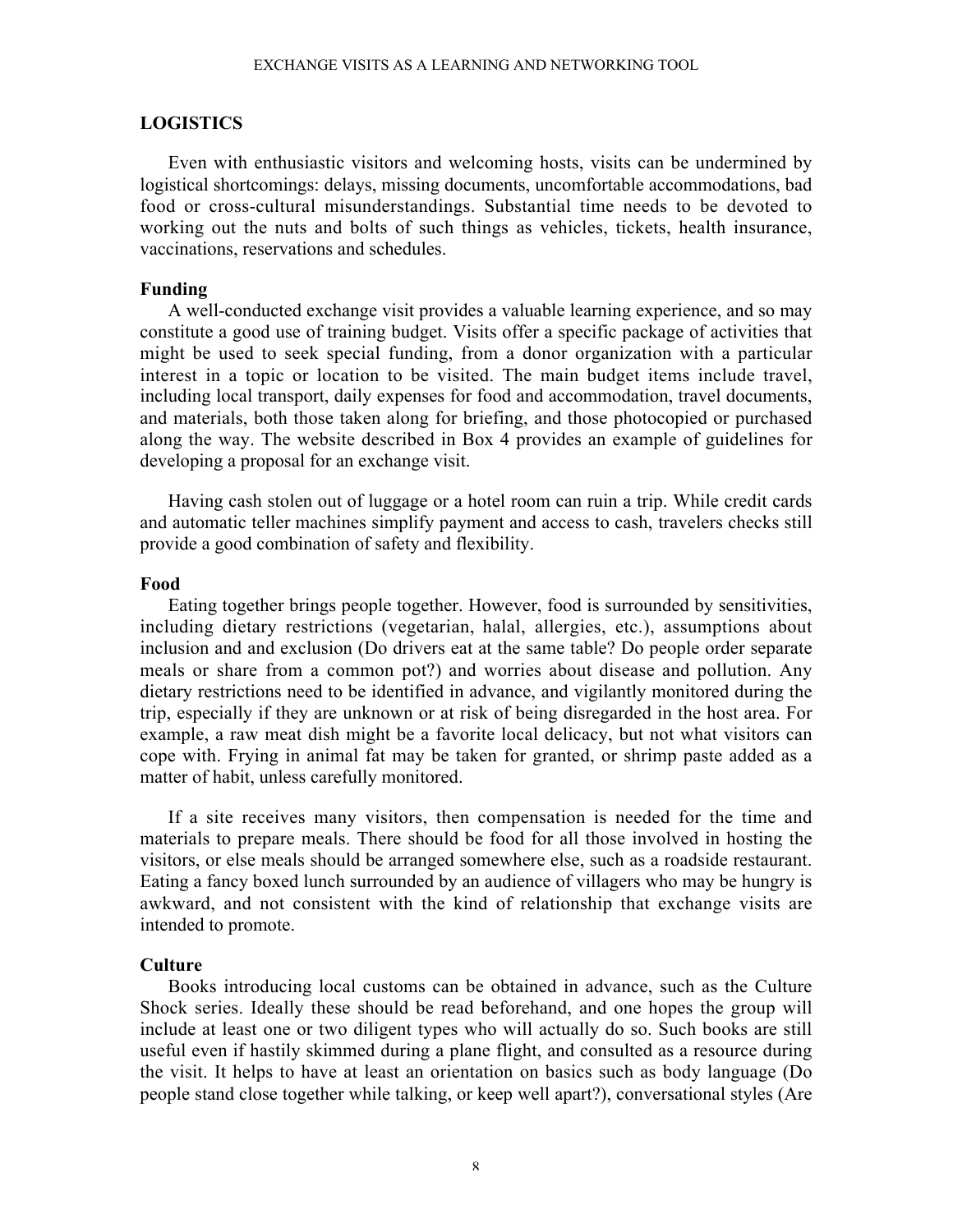argument and direct confrontation routine or avoided?) and other cultural matters (Is deference to hierarchy the norm, or aggressive assertion of equality?). At least a minimal introduction to local history and current politics should be provided during the early stages of a visit.

## **Vehicles**

Inevitably much time is spent in buses, vans or other vehicles. This can be a great opportunity for learning. However, if visitors travel in one vehicle and hosts in another, then there is little chance for exchange. Since people tend to cluster with those they know, and to return to the same seat, it is worth taking a pro-active approach to deliberately mixing people up, changing seating arrangements for different portions of a trip.

Spending ten hours traveling by train or bus, and then being told you can only visit for an hour before going on to the next location is a sure recipe to exhaust and disappoint visitors. A suitable balance needs to be maintained between time traveling and time in other activities.

Invading with a caravan of five or ten vehicles overwhelms hosts. It is often better to split into smaller groups to visit separate locations, after which people can exchange experiences.

## Travel documents

Compiling the paperwork needed for a new passport may take months. Some countries deny entry if current passports are not valid for at least six months longer. Spending the preceding week beforehand in suspense as to whether visas will be approved in time is not the ideal way to prepare for what will already be a stressful trip. Careful attention is needed to preparing travel documents. This may well occupy a surprisingly large amount of time in trip preparation.

## Accommodation

Where to stay depends a lot on what visitors expect, and can tolerate. Some may be severely disappointed unless they stay overnight in villages, while others want five star hotels. The budget and standards of a sponsoring agency may determine per diems and acceptable standards and costs for hotels. Participants with modest incomes often prefer to economize on hotels and meals, saving money to take back home or spend on more important purchases, rather than indulging in unnecessary luxury. Government or university guesthouses may offer modest but acceptable accommodation at economical prices. If village stays are on the agenda, then items such as mosquito nets, bedding, bathing and toilet arrangements need to be checked in advance.

## **Resources**

Searching periodical indexes and the web for information on exchange visits and study tours reveals plenty of accounts by visitors, but relatively little about how to design such activities. A better source lies in writings on rapid rural appraisal and participatory rural appraisal which address philosophy, approaches and practical techniques to avoid the biases of rural development tourism. Relevant principles and techniques can be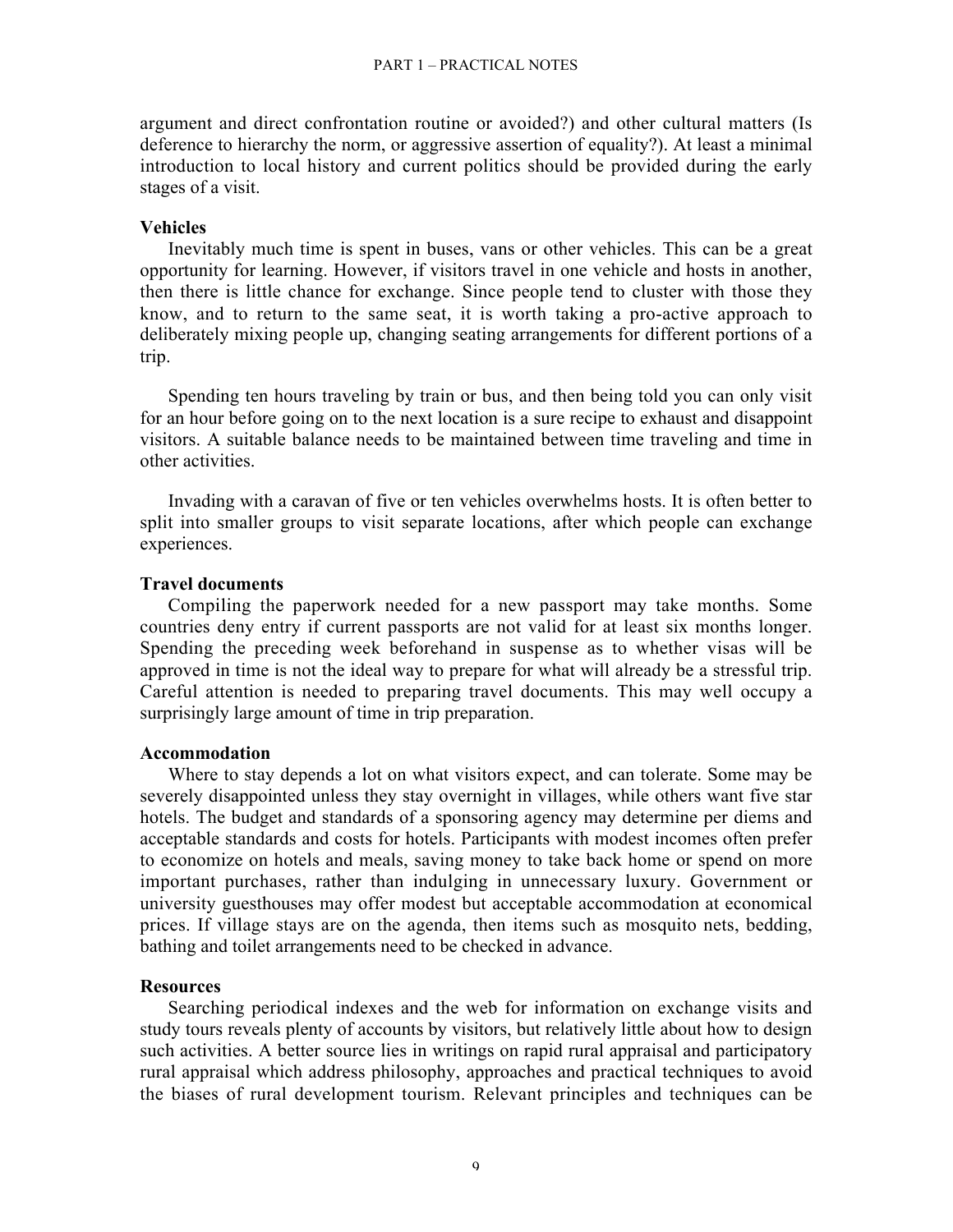| <b>Box 6. Checklist</b>                                                                                                                                                                                |
|--------------------------------------------------------------------------------------------------------------------------------------------------------------------------------------------------------|
| <b>Planning</b>                                                                                                                                                                                        |
| $Why?$ Define objectives; decide if exchange visit is the best choice.                                                                                                                                 |
| $Who$ ? Team composition. How are they expected to benefit? Consider mix of backgrounds, seniority,<br>gender, community members and agency staff, language skills, facilitation skills.               |
| Where? International or domestic? What recommendations? How many sites to visit?                                                                                                                       |
| When? Check travelers' and hosts' schedules, budget availability, major holidays, climate, lead time for<br>permissions and travel documents.                                                          |
| What? Discuss plans with hosts. Mix activities to fit interests and learning styles. Allow enough time for<br>informal discussions, reflection and rest.                                               |
| <b>Implementation</b>                                                                                                                                                                                  |
| <i>Documents:</i> Itinerary, tickets, passports, visas, permission from employers, travelers checks, health<br>insurance forms, phrasebooks, dictionaries and other books, materials for presentations |
| <i>Accommodation</i> : What type? Shared or individual rooms? Special equipment (e.g. mosquito nets).<br>Reservations. Any participants with physical disabilities or other special needs?             |
| Vehicles: size, mix hosts and visitors, avoid cavalcades and exhaustion                                                                                                                                |
| Food: Identify dietary restrictions. Monitor.                                                                                                                                                          |
| Follow-up                                                                                                                                                                                              |
| Reporting session                                                                                                                                                                                      |
| Send out any materials promised to hosts                                                                                                                                                               |
| Send thank you letters                                                                                                                                                                                 |
| Written report                                                                                                                                                                                         |
|                                                                                                                                                                                                        |
| employed to make exchange visits richer and more mutually fulfilling for those involved.                                                                                                               |
| The journal DI A Notes provides a good source of ideas and is published by the                                                                                                                         |

The journal PLA Notes provides a good source of ideas, and is published by the International Institute for Environment and Development, whose website (www.iied.org) catalogues a rich collection of materials on PRA methods.

## **CONCLUSIONS**

Much of designing exchange visits comes down to common sense, working out objectives, participants and activities, to craft an experience that will be worthwhile to all those involved. Building relationships, focusing attention on a topic and spending lots of time on discussion are likely to be as or even more important than the new information acquired from the visit site. Detailed attention to logistics is crucial to making things go smoothly. One way or another, the team needs to include people willing and able to deal with logistics, facilitation and translation. Two-way exchange can be promoted if the visitors prepare briefing materials to take along, plan how they will report back results at their home sites, and especially if hosts may later come to visit, exchanging roles.

## **Notes**

Learning styles have been a focus of research in education. The formulation here draws on the presentation in Mary Pride's *Big Book of Home Learning*. The CIDA Handbook on Study Tours can be found by searching <http://www.acdicida.gc.ca/search-e.htm>. Since the Microfinance Best Practices Program web page announcing the program is no longer available online, a copy has been included (with permission from DAI) as an appendix to this report.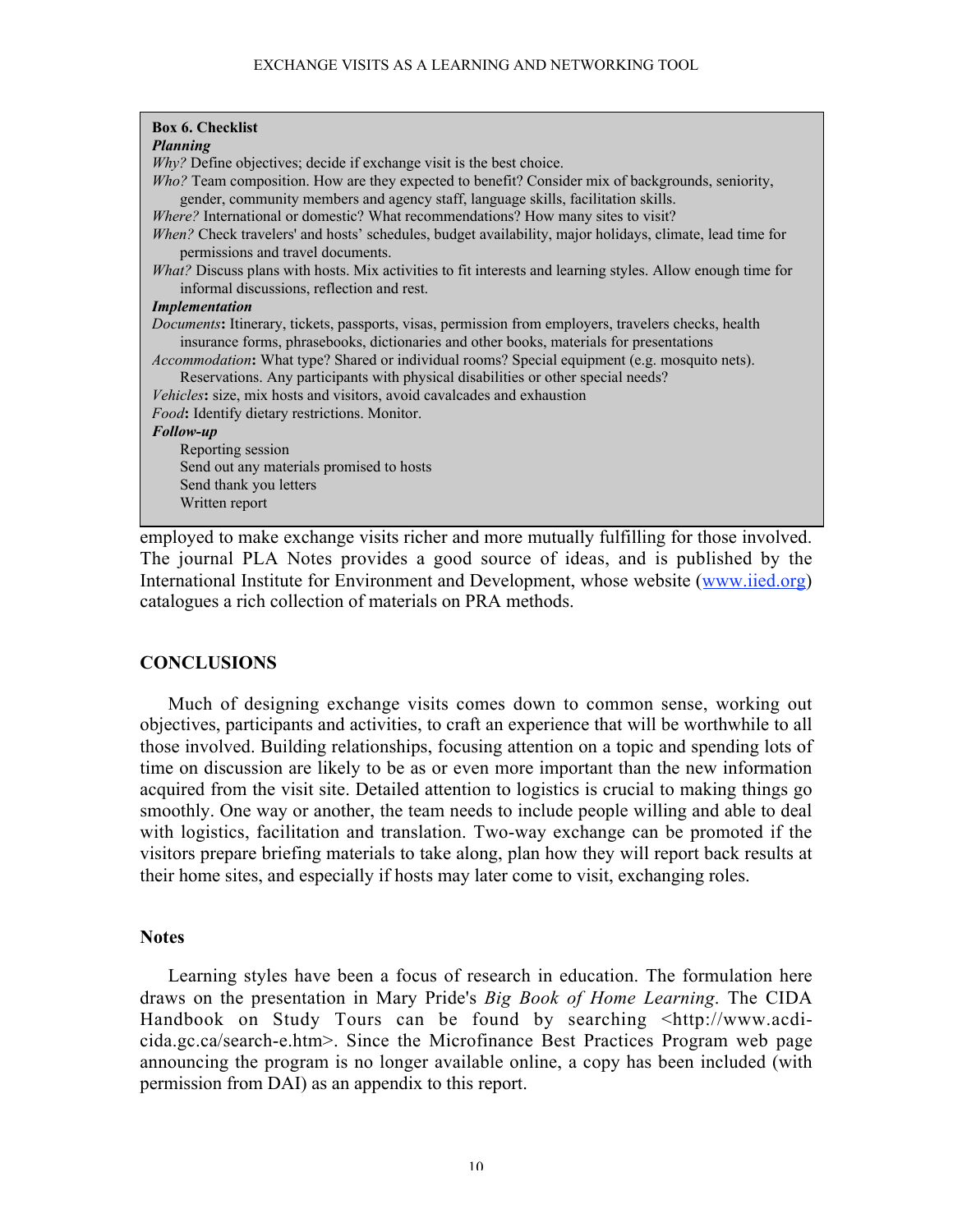## Enhancing Exchange Visits as a Learning and Networking Tool: Part 2 - Principles and Paradigms Bryan Bruns

## Abstract

*Exchange visits can enable peer-to-peer interaction, as one means of promoting participatory processes that empower people to improve their own lives. Visits can foster mutual learning, not only of explicit verbalized ideas, but also tacit knowledge embedded in practice. Visits can help forge and strengthen networks linking people with shared concerns and ideas. Planning for exchange visits needs to recognize limitations, constraints and the conditions needed to foster genuine exchange. Preparation for successful visits requires attention not only to practical logistics but also to the principles and paradigms underlying participatory development, in order to use exchange visits effectively as tools for learning and networking.*

## Introduction

In July 2001, six farmers and one NGO worker from Ladakh, India traveled to Mustang District in Nepal. During their weeklong stay, the two women and five men talked, ate and drank with local farmers, including several who had previously visited them in Ladakh. Walking along the paths between villages they observed orchards and fields, peeking over stone fences and stopping to talk with people harvesting and with others met along the way. They spun prayer wheels placed along trails, visited Buddhist temples and trekked to sacred springs at Muktinath, located amidst the peaks of the high Himalaya. At a horticulture center they were guided through the fields and exchanged ideas about pruning trees and drying apricots. They toured a distillery that bottles brandy made from apples and other local fruits. In a community forest perched high in the mountains, they took tea and biscuits and talked with the founders of the forest. Through these and other activities, farmers from Ladakh were taking part in an exchange visit, aimed at supporting a process of peer-to-peer learning and networking.

This is the second part of a paper on "enhancing exchange visits as learning and networking tools." The first part concentrates on the practical logistics of planning and carrying out exchange visits. This part highlights values, principles and approaches to social change which may be embodied in exchange visits, which distinguish farmer-tofarmer visits from ordinary study tours and visits and which can help make exchange visits more effective. As discussed in the first part, exchange visits are only one of several available methods, including conventional study tours, classroom and field-based training (including farmer-to-farmer training), workshops and other processes that may be chosen to support learning and networking, in accordance with particular situations and goals.

Even though study tours of various kinds are a common activity, relatively little seems to have been written about study tours or exchange visits as a methodology.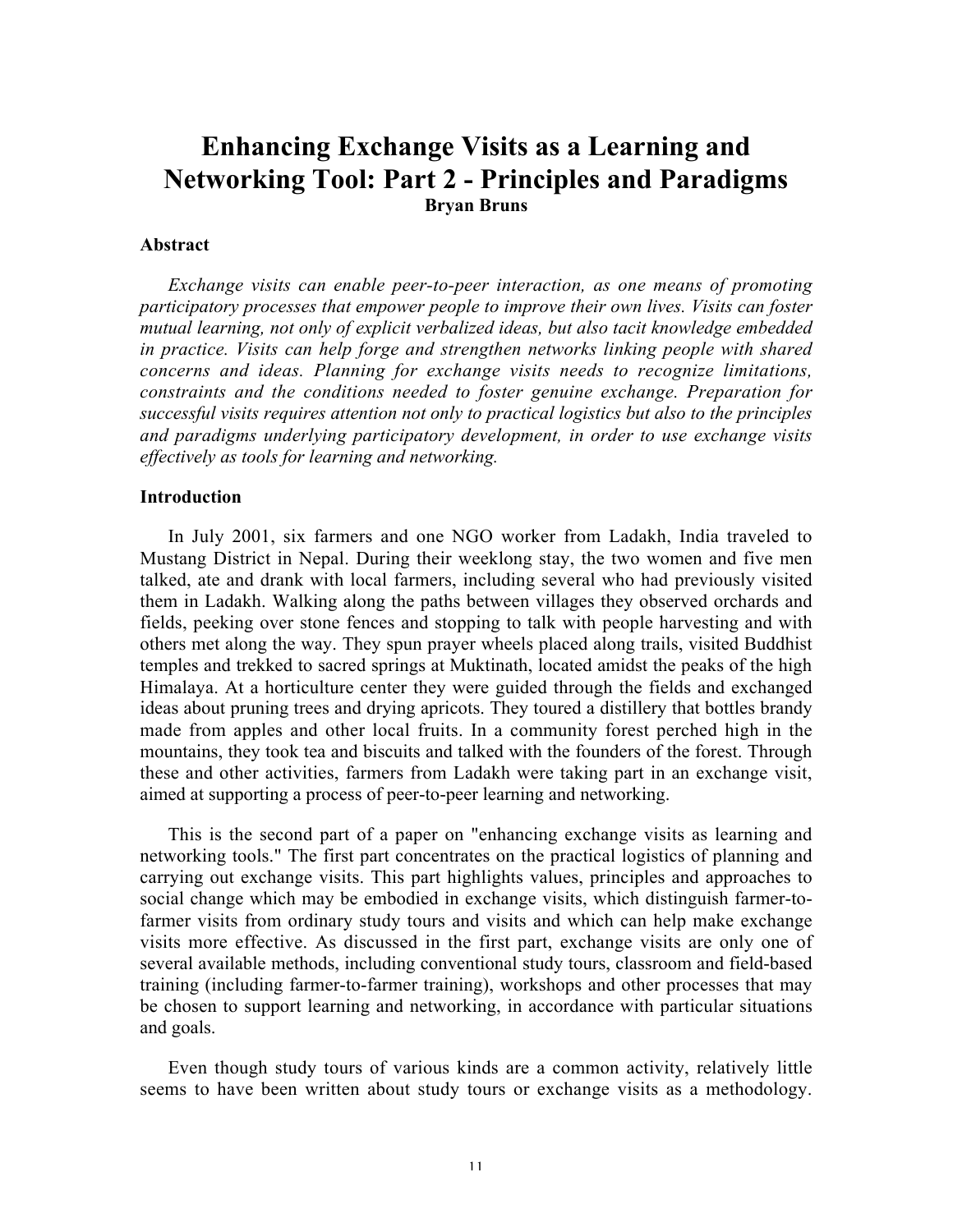### EXCHANGE VISITS AS A LEARNING AND NETWORKING TOOL

Searching library catalogues, guides to periodical literature and the world-wide web on the terms "exchange visit" and "study tour" yields accounts of various travels, but little analysis. A handbook prepared for work in China (CIDA 1999) provides useful information on planning, implementing and evaluating study tours in the context of "results-based management." The first paper in this pair also emphasizes practical concerns, but is aimed more at farmer-to-farmer and other peer-to-peer exchanges for mutual learning in rural development and natural resource management. This paper attempts to further fill the gap in the literature on exchange visits, looking at issues of principles and paradigms.

Exchange visits practice principles of symmetrical sharing among peers, principles that the second section of this paper links with broader shifts in paradigms towards participation, empowerment and people-centered development. Such visits offer a means to learn from and enhance local, tacit knowledge, and the third section highlights the value of learning customized to specific circumstances and subjective meanings. Networks forged and reinforced through exchanges provide a source of identity and communities of ideas, within which people redefine and coevolve their concepts, facilitating personal and organizational transformation, as discussed in the fourth section. The fifth section looks at how the limitations and constraints that should be considered in deciding when and how visits may be useful tools. The final section summarizes key principles affecting exchange visits as tools for learning and networking.

## Exchange

In contrast to many study tours, most of the visitors from Ladakh were farmers, not government officials or staff from development agencies. The visit was not aimed at indoctrinating visitors with a particular model of development, to be taken home and "replicated," but rather to allow them to make their own inquiries, draw their own conclusions about what might be useful, and explore with their hosts what they might learn from each other. Farmer-to-farmer exchange provides one alternative way to effectively promote the learning of new ideas (Yoder 1991, Pradhan 1994), and exchange visits represent a means to promote such learning.

*Exchange.* Farmer-to-farmer exchanges are a form of peer-to-peer exchange, an example of options to disintermediate development away from overreliance on external development agents, and instead emphasize enabling people to improve their own lives. Peer-to-peer exchange may also occur among NGO workers, government staff and others. The essence emerges from a two-way flow of communication, sharing knowledge back and forth, rather than having communication flowing one way or channeled through an intermediary. Bringing together people with similar roles, if properly grounded in openness and mutual respect, can promote mutual learning, two-way sharing of experiences and ideas.

*Whose development?* Exchange visits differ from more conventional study tours and other activities in who takes part, and how. International development assistance is often conducted in ways that impose external frames of knowledge, too often neglecting and disrespecting local ideas and values. Putting "farmers first" (Chambers 1983, 1997; IIED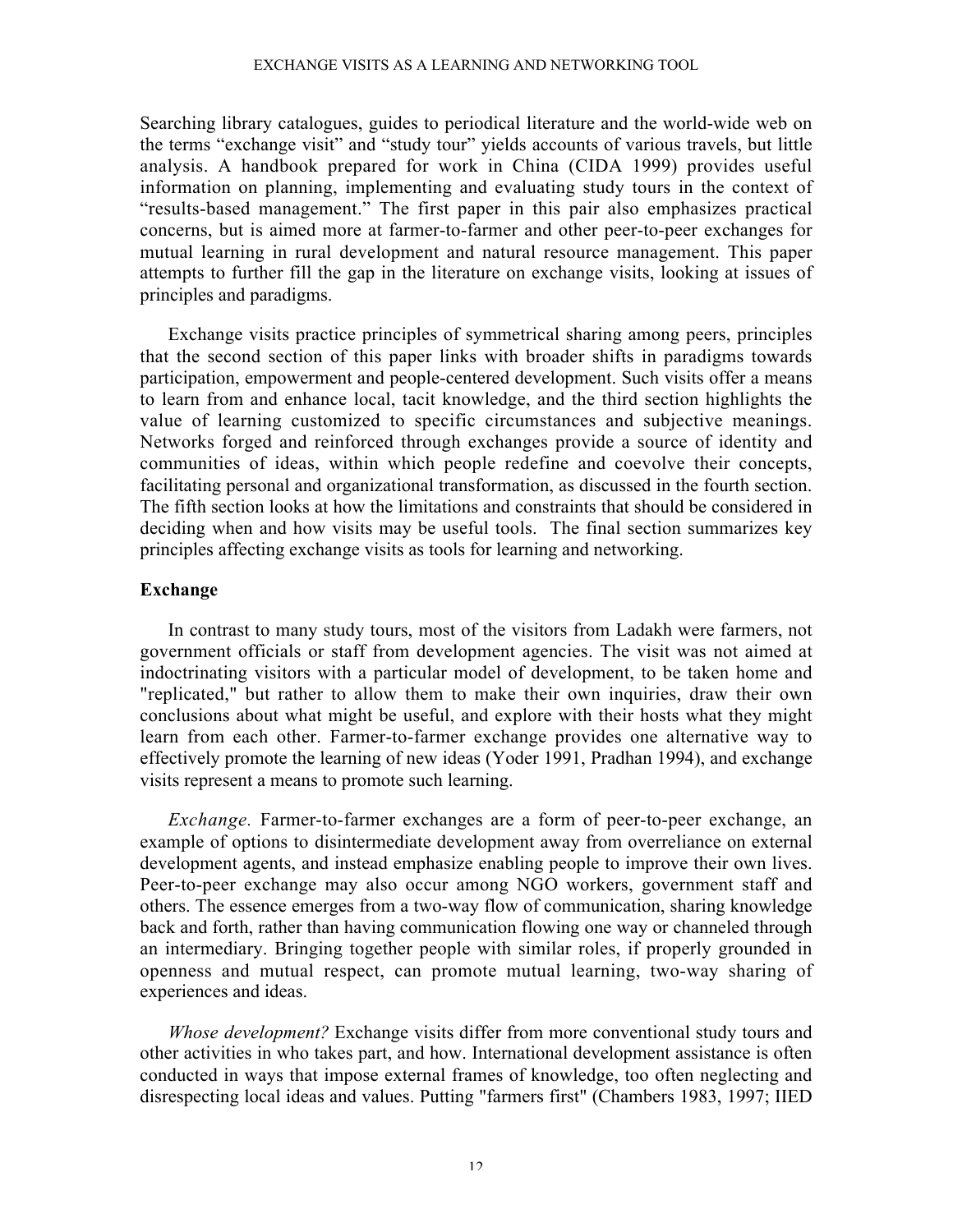1988) and otherwise emphasizing the role of those directly involved in social change redefines who are the primary actors. Promoting farmer-to-farmer exchange is one way to embody a shift in priorities about whose knowledge counts and whose goals take priority. Organizing exchange visits creates new challenges for those involved in planning and participating in visits, but can support a process working through those most directly involved in social change, not only helpers trying to act on their behalf.

*Putting people first.* Although participation is now a mainstream policy in international development (Cernea 1985; World Bank 1997, Blackburn et al. 2000), it is still much easier said than done. There is much talk of shifting from "top-down" to "bottom-up" or "grassroots" approaches, but often a shortage of ideas about how to make such a change effective. Exchange visits represent a concrete way in which such ideas can be put into practice. From this perspective, exchange visits can be seen as part of efforts to shift from a paradigm of "development" as a top-down technocratic project planned and controlled by government, to bottom-up processes founded on local initiative and community self-governance.

*Polycentric governance.* Participation, decentralization, civil society and the role of broad-based democracy in good governance are among the main themes of contemporary discourse about development. In many countries major changes have occurred and further efforts are underway to put these ideas into practice. These are revealing new possibilities, as well as the constraints and limitations of alternatives to top-down, stateled development. Participation, decentralization and other forms of sharing and empowerment distribute and disperse authority and responsibility, involving much wider numbers of people in making decisions. Typically this increases the roles of local organizations, local government, nongovernment organizations and other individuals and institutions. Rather than being located within a single vertical hierarchy where obedience can be commanded, there is a need for greater horizontal sharing of information, coordination and cooperation. Associations, federations, networks and other forms of communication and exchange take on increasing importance.

The development of new practices and institutions in such contexts can be seen as a process of artisanship as people work together crafting solutions to provide public goods (E. Ostrom 1990, V. Ostrom 1997, McGinnis 1999). Rather than relying only on prescription by experts, orders from above or voicing demands on the state, the emphasis shifts to how those concerned about a problem talk, debate, argue, negotiate, reach agreements and put ideas into practice. Exchange visits can invoke the same spirit of horizontal interaction, problem-solving among equals. Visits provide a source of information, an opportunity to explore options and formulate ideas about changes. Exchange visits are one of the tools available to support the move away from primarily hierarchical, command-and-control approaches toward increased emphasis on local learning and decision-making.

*Empowerment.* In terms of a "ladder" or "spectrum" of participation, (Arnstein 1969, Berkes 1994, De Paoli 1999), exchange visits represent one way to shift towards greater participation and empowerment, reducing exclusion and asymmetries. Steps along a scale of increasing participation in decision-making may include: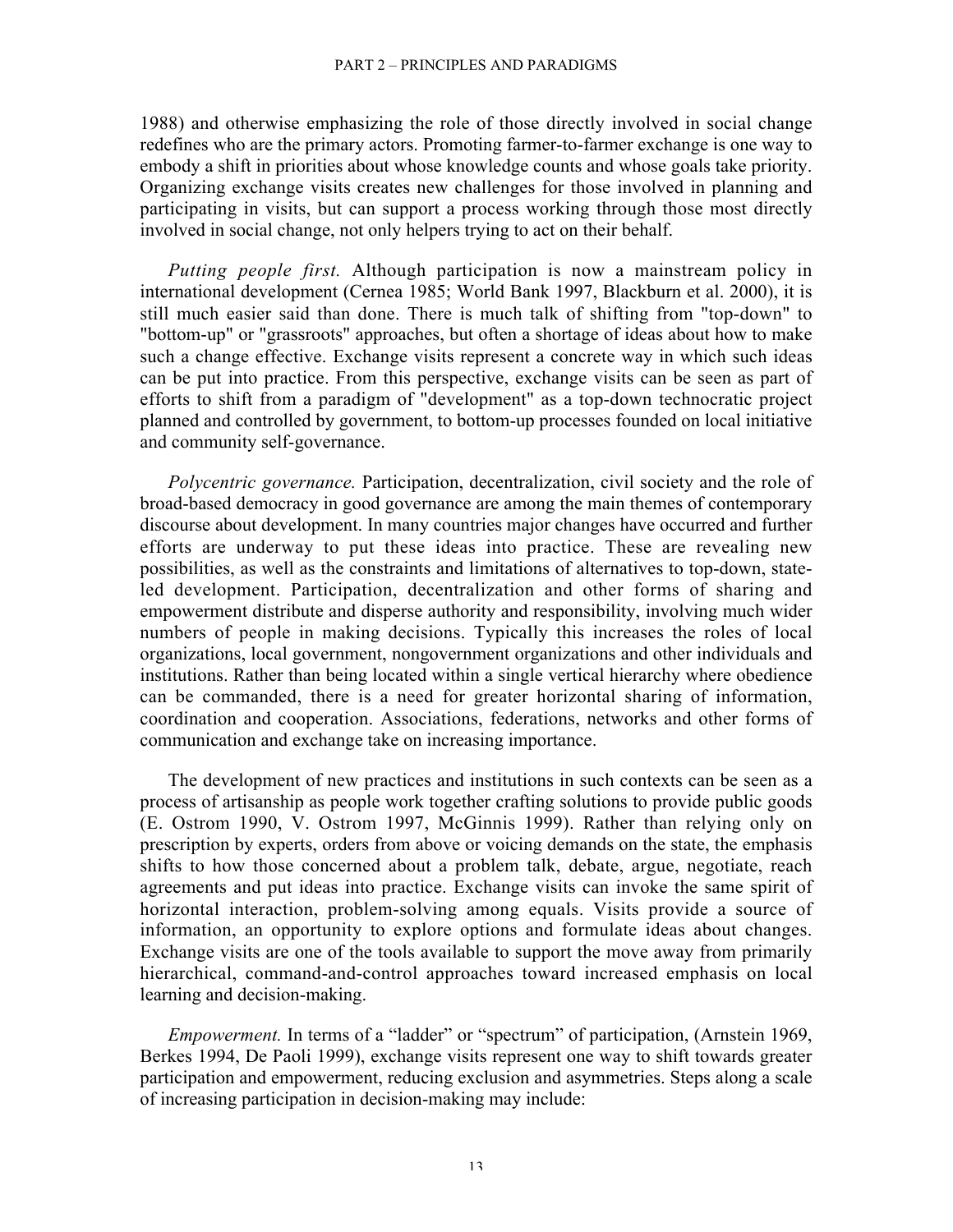- receiving information;
- consultation concerning views and suggestions;
- joint decision-making requiring consensus, where both sides can "say no;" and
- full control.

Different forms of participation may suit different circumstances. Along such a scale, people increasingly become able to act as subjects, thinking and choosing how they want to carry out their efforts. The extent to which study tours and other activities involve local leaders and ordinary stakeholders is one indicator of the level of participation. Such a scale may also highlight how exchange visits can practice participation not just during the visit but also during preparation and follow-up activities.

## Learning

The farmers from Ladakh took back seeds and ideas. In reviewing the visit, they wished it had been possible to actually take part in the work of the distillery: cleaning apples, preparing the mash, checking the fermentation, testing temperatures and alcohol concentrations, and bottling the results, -- rather than only gleaning abstract theoretical knowledge from listening to a lecture and seeing the equipment.

Lack of motorable roads meant the group had to walk, following trails created by local communities and now also popular with tourist trekkers, along the narrow floodplains and steep hills adjoining the Khali Gandaki. Having to walk everywhere set a pace and rhythm for the trip which may have been more conducive to exchange and inquiry than conditions for groups herded around in buses and vans on a tightly timed itinerary. Hiking in the shadows of Himalayan peaks, in cool weather and thin air at high altitude, compounded the physical challenges of the journey, while also making opportunities to rest and converse all the more appreciated. Pacing along also offered time to assimilate experience, talking together or meditating on solitary thoughts.

Exchange visits elsewhere may require less walking, but offer other physical challenges, and other physical, emotional and intellectual experiences that deepen learning. Exchange visits offer a way to learn not just from texts, reports and manuals but from conversation and practice. Visits can tap into indigenous knowledge, local ways of thinking and acting, embodying wisdom from experience, ingenuity and adjustments to particular circumstances.

*Journeys.* Pilgrimages which lead to new knowledge and insights have an ancient history in many parts of the world, whether religious or secular quests. Travel offers the opportunity to escape from the assumptions and preconceptions used to cope with everyday life and to gain a different perspective. Psychological research suggests that individual and organizational change is more successful if based on *scanning* for new ideas and adjusting them, rather than just emulating an example identified as the definition of success (Schein 1995). Travelers can "unfreeze" from their conventional ideas for a time and consider new views. Rather than the minutes or hours of hearing an inspiring speaker or reading an insightful document, visits extend this process over days or weeks, allowing time for exploration and for ideas to condense into new patterns.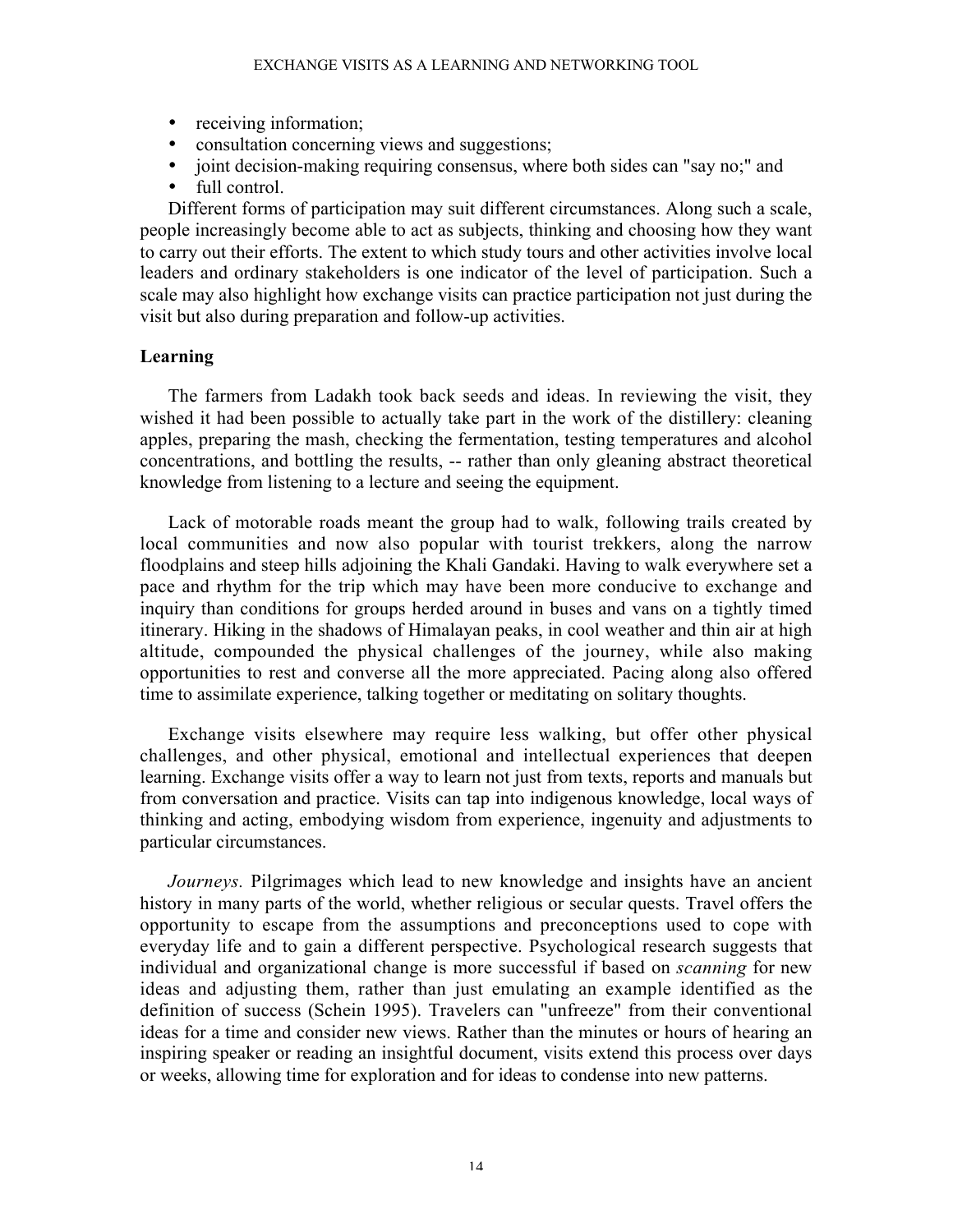### PART 2 – PRINCIPLES AND PARADIGMS

*Customizing knowledge.* Learning is not replication. Successful action usually requires not just searching for relevant information but also adapting it to new conditions, customization for local circumstance. Bringing about social change requires knowledge customized to local circumstances, not just general knowledge. It requires knowledge embedded in practice, not just abstract knowledge explicitly codified in texts and concepts (Stiglitz 1999, Senge 1990). Seen from this perspective, exchange visits are not just about adopting or replicating someone else's success, but figuring out how to adapt ideas to suit a new place. Understanding participants in a visit as practitioners concerned with adapting ideas, creating new specialized knowledge to fit their local situation, helps clarify some of the advantages exchange visits may offer in terms of opportunities for informal discussion, seeing things in context, and trying out something for oneself.

*Tacit learning.* Exchange visits help share not only knowledge that can be formally articulated and explained, but also *tacit knowledge* embodied in experience and practical skills. Michael Polanyi (1958, 1966) defined tacit knowledge as understandings which are not, and sometimes cannot, be made explicit in words or diagrams. Polanyi argued that even in the case of science, much essential knowledge was not recorded in textbooks and lectures, but was instead transmitted through working together in laboratories. Even the most thorough laboratory notebooks omit much of the detail of setting up laboratory equipment, calibrating, coping with errors, improvising and fumbling through trial and error, incorporating a whole series of practices which were rarely made explicit.

Tacit knowledge is embedded in actually doing things, ways of behaving where those involved may not consciously think about why they act in particular ways. Nevertheless such knowledge evolves through experience, effective techniques being selected by their success in accomplishing pragmatic objectives. Tacit knowledge is much of what cannot be transmitted through textbooks and classroom instruction, but instead happens through apprenticeship, on-the-job-training, hands-on learning how to do things. One of the main advantages of exchange visits and extended practical training comes from the opportunities for learning from such tacit knowledge.

*Subjective development.* Processes of discussion, debate and dialogue constitute and reconstitute the ideas, norms and rules that shape how people and organizations understand and conduct their activities. Shifts in development paradigms toward greater participation are sometimes discussed in terms of making people the subjects rather than objects of development A basic sense of this definition concerns people's ability to choose their own directions, to act on the world rather than being acted upon as objects. A more fundamental interpretation of such a shift concerns the change from development that emphasizes objective, universal criteria, particularly material wealth and consumption, toward more subjective perceptions of identity, status, respect, security and sustaining the integrity of the meanings through which people make sense of their lives. This is part of the meanings through which people understand their lives, interpreting their experiences, creating and recreating local knowledge (Geertz 1983). By enabling people to take a leading role in interpreting new ideas and possibilities in their own terms, exchange visits can support learning processes that people shape subjectively, in both senses of the term, choosing and acting on the world in accordance with their own personal meanings and values.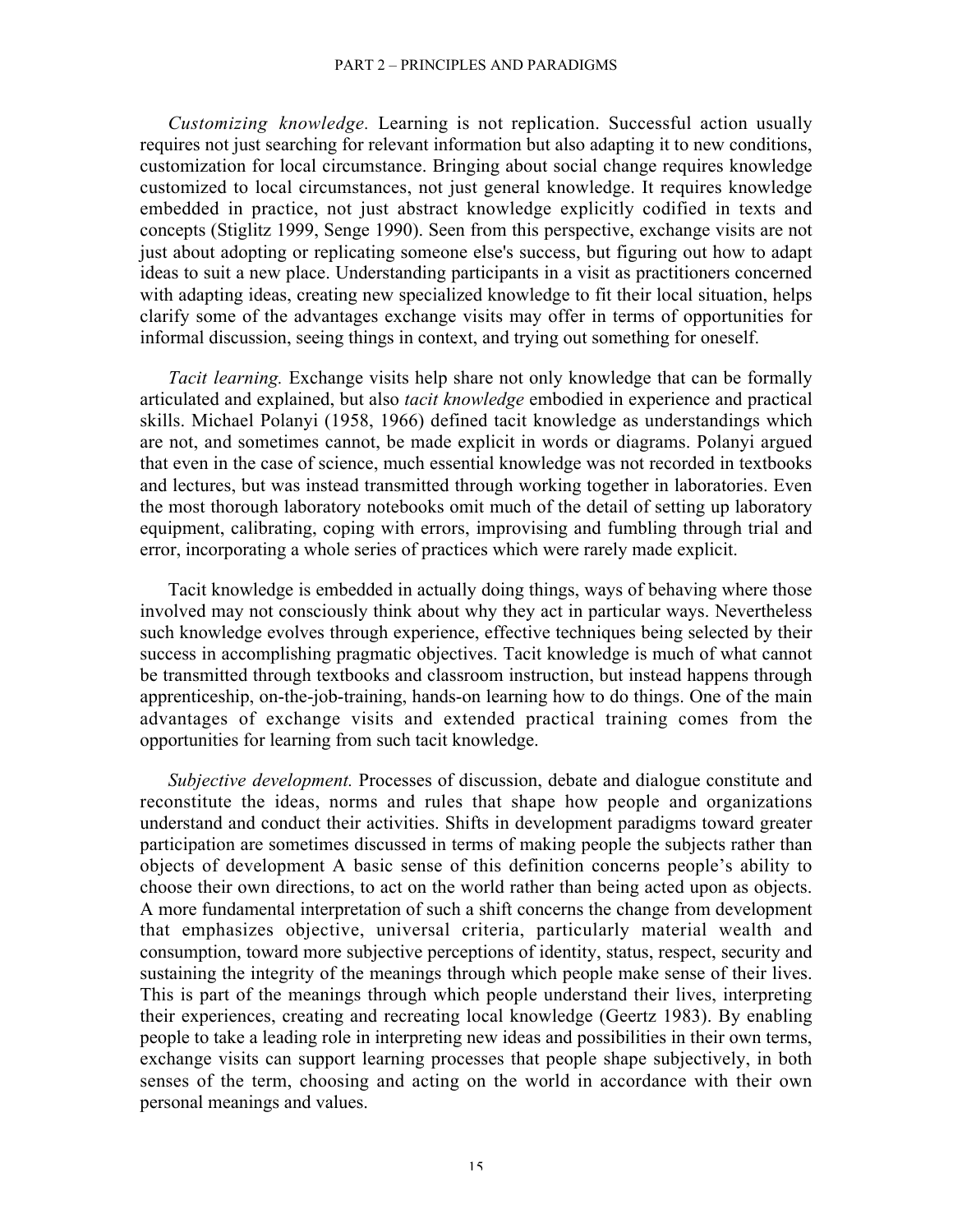### EXCHANGE VISITS AS A LEARNING AND NETWORKING TOOL

*Synthesizing forms of knowledge.* A concern with local, indigenous knowledge and unvoiced, tacit practices need not exclude scientific understanding. Instead there can be a dynamic of mutual enrichment. Programs in integrated pest management offer interesting examples of how scientific principles have been synthesized with local practices. Both local and scientific knowledge are employed in careful observation of the environment and empirical assessment of such things as numbers of pests and measures used to control pests. Perhaps because of this concern for practical work in farmers' fields, IPM programs have made fruitful use of visits and farmer-to-farmer training, as part of synthesizing science and local knowledge. Such approaches offer examples of how an emphasis on farmer-farmer exchange need not mean that scientific knowledge is dismissed or ignored, but instead can fruitfully be combined with local knowledge.

*Experience as theater.* Exchange visits are about experience, not just information but emotion, not just theoretical abstractions but also messy details of doing, not just better understanding but also insights that may lead to personal transformation. In considering how people respond to experiences during exchange visits, and the ways in which those experiences can be planned and arranged, theater offers one stimulating source of analogies and insights for exchange visits. Travelers often fear being deceived by artificial shows, rather than authentic experiences. Some approaches to theater in development emphasize communicating a message, primarily a one-way process. However, role playing and related simulation techniques are used to encourage direct insights into different perspectives and as ways of practicing new skills. In the language of theatre, the goal of exchange visits may be seen as a form of improvisation or street theater, which engages participants interactively rather than distancing them to view performances on an isolated stage.

A degree of self-awareness and planning can create conditions conducive for engaging experiences, helping clarify communication that will involve participants physically and emotionally. Such experiences can help catalyze learning that people care about. Much can be learned from theatrical approaches to planning meaningful, transformational experiences (Pine and Gilmore 2000). One source of ideas comes from the techniques employed in improvisation and street theatre. Such approaches do not rely on scripts to be repeated verbatim, but instead provide frameworks and starting points for customizing interaction with a specific audience and occasion. Choosing locations and setting the stage invites attention to the way in which physical facilities shape interactions and spotlight attention. Clarity about roles can aid effectiveness, whether that is conceived of as a careful distribution of tasks or a deliberate emphasis on rotating responsibilities and including everyone in discussion. Thinking through how to engage visitors and hosts in memorable experiences helps shift attention from just delivering a message to opportunities for engagement and improvisation. In between stilted rigidity and unplanned spontaneity, there is much space for preparation that facilitates engaging visitors as companions on a journey of learning.

## **Networking**

Ladakh and Mustang share traditions of Tibetan Buddhism going back for many centuries. After the visit to Mustang, the most senior of the visitors from Ladakh said he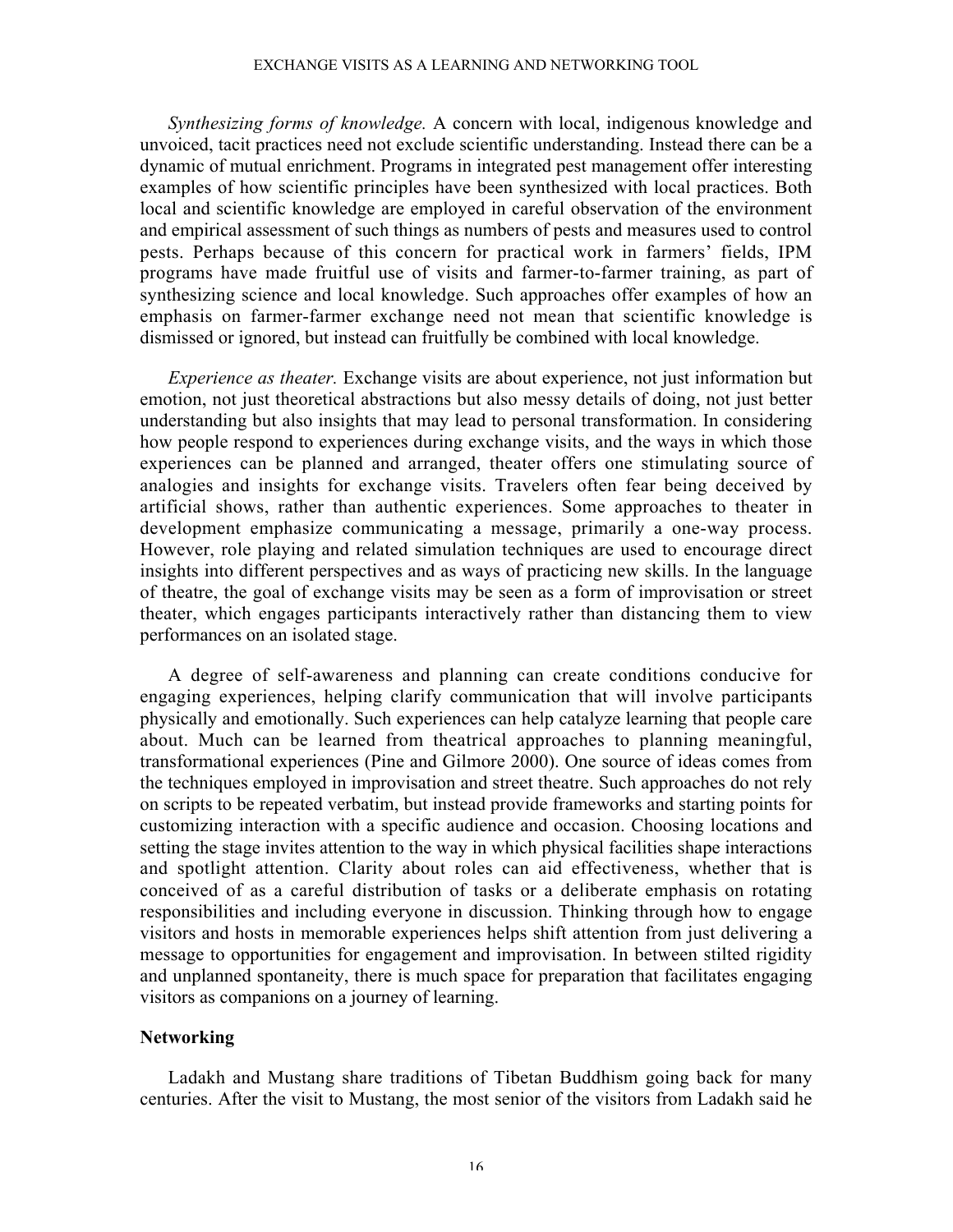planned to return at his own expense, promising a continuation of links that had emerged from the earlier exchange visits. This visit was only one episode in a much longer history of contacts. In the Jomsom Eco-museum, in addition to displays on local plants, animals and geology, the group saw an exhibit telling the story of a Japanese Zen monk who had traveled through Mustang in disguise during the nineteenth century as part of his quest to learn about Tibetan Buddhism. Traveling together not only enhanced links between two remote parts of the Himalayas, but also strengthened ties within the group from Ladakh, who lived in different locations. Such contacts take place within even broader networks. At dinner one evening, the District Commissioner of Mustang recounted his visit to Cornell University in America, debating with those who suggested that building roads to link Mustang more closely with the rest of Nepal might produce more problems than benefits. Even such relatively isolated areas as Ladakh and Mustang are increasingly affected by flows of people, goods and ideas, and other processes that increasingly link regions and nations.

A series of visits can build networks for learning and cooperation, especially if it involves not just one-way traffic but reciprocal exchanges, people traveling back and forth. Exchange visits are one part of a larger tapestry of communications by which new ideas, identities and communities of concern are created and deepened. The understanding that can grow from seeing one another's homes and workplaces, talking together and doing things together can weave new strands in the larger web of connections that weave together individuals and societies.

Networks link local groups in ways that enable them to participate in the management of forests, rivers and other resources covering broader areas, and also provide a way to better address higher levels of government and issues of national and international scope. In addition to coordinating activity on specific issues, networks offer forums for exchanging ideas and shared concerns.

*Weaving relationships.* Exchange visits offer an opportunity to build deeper relationships than do hasty conference conversations. In part this is a just a matter of more time. However, stronger relationships can also arise from having to deal with problems, misunderstandings, experiences which, for better and worse, force relationships to deepen beyond the facade of professional courtesy. Working through misunderstandings, disappointments, surprise, satisfaction and the other everyday dynamics can strengthen mutual understanding and trust.

*Shared struggles.* Networking matters not just in terms of exchanging knowledge, but in terms of the reference groups by which people create, affirm and change their ideas. One of the most common benefits credited to visits is the feeling of "not struggling alone." The sense that others are wrestling with the same issues, trying to realize some of the same ideas, seeking to move in similar directions, can dramatically strengthen morale, self-confidence and enthusiasm.

*Network societies.* Cheap travel, mass media, e-mail, growing relationships among nations and civil society organizations and other changes are stimulating new networks for exchanging ideas and coordinating activities. Rather than closed communities or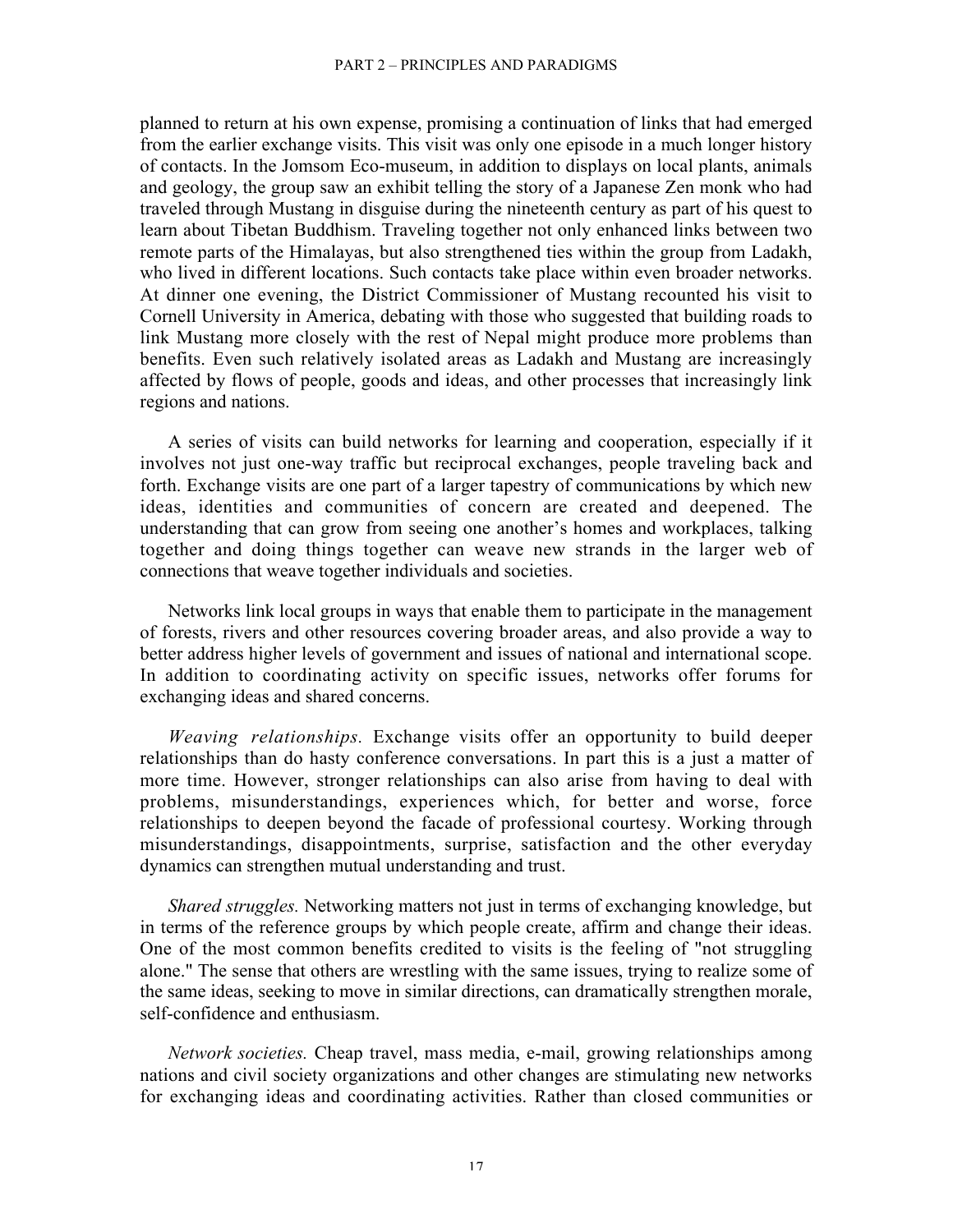### EXCHANGE VISITS AS A LEARNING AND NETWORKING TOOL

organizations obsessed by their internal objectives, in a network society it is flows, of information, money, goods and services, that become increasingly influential (Castells 1996). Identities are constructed and reconstructed in terms of networks of relationships and the flow of ideas. The capacity to create and maintain linkages becomes essential to deal with turbulent transformations.

*Discursive co-evolution.* Even those most urgently concerned to challenge dangers of globalization, who celebrate the values of local self-reliance and autonomy, still embrace networks of communication and shared efforts. Anthony Giddens (2000) noted the irony of the sign at the Seattle WTO protests calling on people to "join the world-wide protest against globalization" and he highlighted the underlying significance of shared pursuit of alternative ideas. Richard Norgaard's (1994) *Development Betrayed* stands out from much the abundant literature critiquing international development by its emphasis on constructively envisioning alternatives to the reigning paradigms of modernist development. His "revisioning" of a "co-evolving patchwork of discursive communities" emphasizes self-reliance of local economies and bioregions, but nevertheless emphasizes continued discursive exchange of ideas. Whether from mainstream or alternative perspectives (e.g. Escobar 1995), networks of intellectual exchange seem likely to play an increasingly significant role in how people define themselves and the ideas they wish to apply in their lives. Exchange visits can play a valuable role in strengthening relationships in such networks.

*Peer-to-peer.* The proliferation of e-mail, websites and other applications of information and communication technologies can augment the contacts made through exchange visits. They also offer interesting analogies in the growing role of peer-to-peer networking (P2P) among computers, replacing centralized client-server designs with distributed networks horizontally coordinating and combining resources dispersed among a myriad of participants. Routing of e-mail across the internet has long depended on flexibly networking computers, avoiding hierarchical bottlenecks in favor of distributed cooperation to allow a dynamic variety of alternative pathways. Sharing "pirated" music on Napster, Gnutella and similar networks is only one, currently conspicuous, application of software that can also be used to exchange other forms of knowledge, and to do so in ways which help ensure easy and cheap access, prevent censorship, and facilitate networked cooperation among those with shared interests. E-mail following up on exchange visits resonates with fractal echoes of peer-to-peer exchanges that constitute increasingly prevalent patterns in network societies.

## Tools and their limitations

Agriculture in the high, cold, dry climates of Ladakh and Mustang is a chancy business at best. Finding good new crops and varieties suitable to fit into a complex tapestry of microclimates is no easy task. Producing crops for markets faces further difficulties, not least high transport costs, as well as impacts of well-intended but sometimes confusing or counterproductive government subsidies. Nothing visible at the end of the Ladkhi group's trip guaranteed huge benefits, nor were there signs of any profound personal transformations. Evaluation, months or years afterward, may or may not reveal more significant consequences, for better or worse. Positive evaluations at the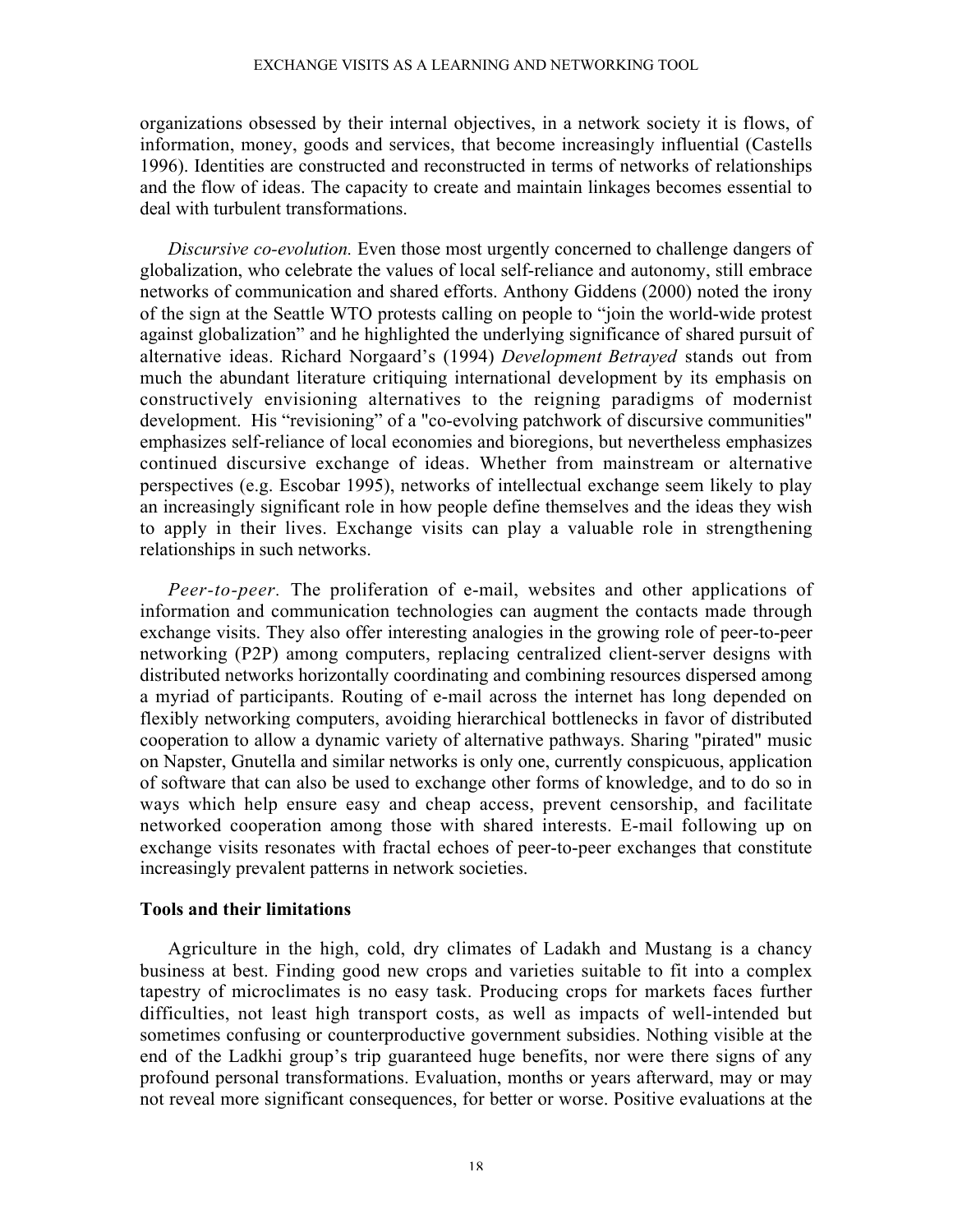### PART 2 – PRINCIPLES AND PARADIGMS

end of the visit, and intentions to make future visits at personal expense do indicate that some participants at least felt such continuing exchange worthwhile.

All tools have their limitations, and this is as true of exchange visits as of any other technique. Exchange visits are not magic. There is no guarantee that the ideas encountered are all good or suitable for transplanting to new conditions. The harvest of ideas gathered may include bad as well as good. Even seemingly promising ideas may turn out to be unworkable, wasting effort and distracting from other pursuits. Time spent visiting is time taken away from something else. Not only is the opportunity cost high, but there is a further risk of generating dissatisfaction, unrealistic hopes, expectations doomed to be frustrated. It is possible to journey and return home having learned nothing, or to come back with no more intention that to reproduce the appearance of complying with current fashion. However, there is also the possibility of gaining more. Exchange visits are only one of many tools that can be used for enhancing learning and networking, but they can be very valuable, especially if well-prepared and wisely conducted.

One can ask whether the benefits to farmers in Ladakh or Mustang will be sufficient to outweigh the costs of plane tickets, hotels, facilitators, and other expenses incurred in arranging the exchange visit. In retrospect, the participants suggested that they would have preferred to go from Ladakh to Nepal by bus, a journey of several days. They would have felt comfortable in modest lodgings, less fancy than some of the places where they had been accommodated. Difficulty in fitting exchange visits into a simple framework of costs and benefits does not preclude looking at ways to save money and enhance experiences. If participants, and the communities they may represent, choose to engage in exchange visits rather than spending time and money in other ways, then this offers some confirmation of the value they perceive as coming from visits.

Exchange visits are founded on a philosophy of respecting and empowering people to improve their own lives. Experience with the fashionable spread of participatory rural appraisal and similar methods, too often attempting to implement the methodology without sufficient understanding or application of underlying core principles, has repeatedly demonstrated the risks of failure and disappointment (e.g. see Cornwall et al. 2000). Exchange visits face similar constraints, requiring an understanding of philosophy as well as practice, principles as well as logistics. If participants are selected without attention to potential biases of gender, power, ethnicity and other factors, then impacts may be narrow and distorted. Given habits of deference and accommodation to external power, participants as well as those planning exchange visits risk perpetuating passive, paternalistic patterns of interaction, unless serious efforts are made to promote awareness and practice of more equal processes for mutual learning.

## **Conclusions**

This essay is the second of a pair of papers on exchange visits. The first paper focused on practical questions of planning and implementing exchange visits. This paper has sought to elaborate some of the principles which may be embodied and encouraged in exchange visits as tools for learning and networking. A clearer understanding of how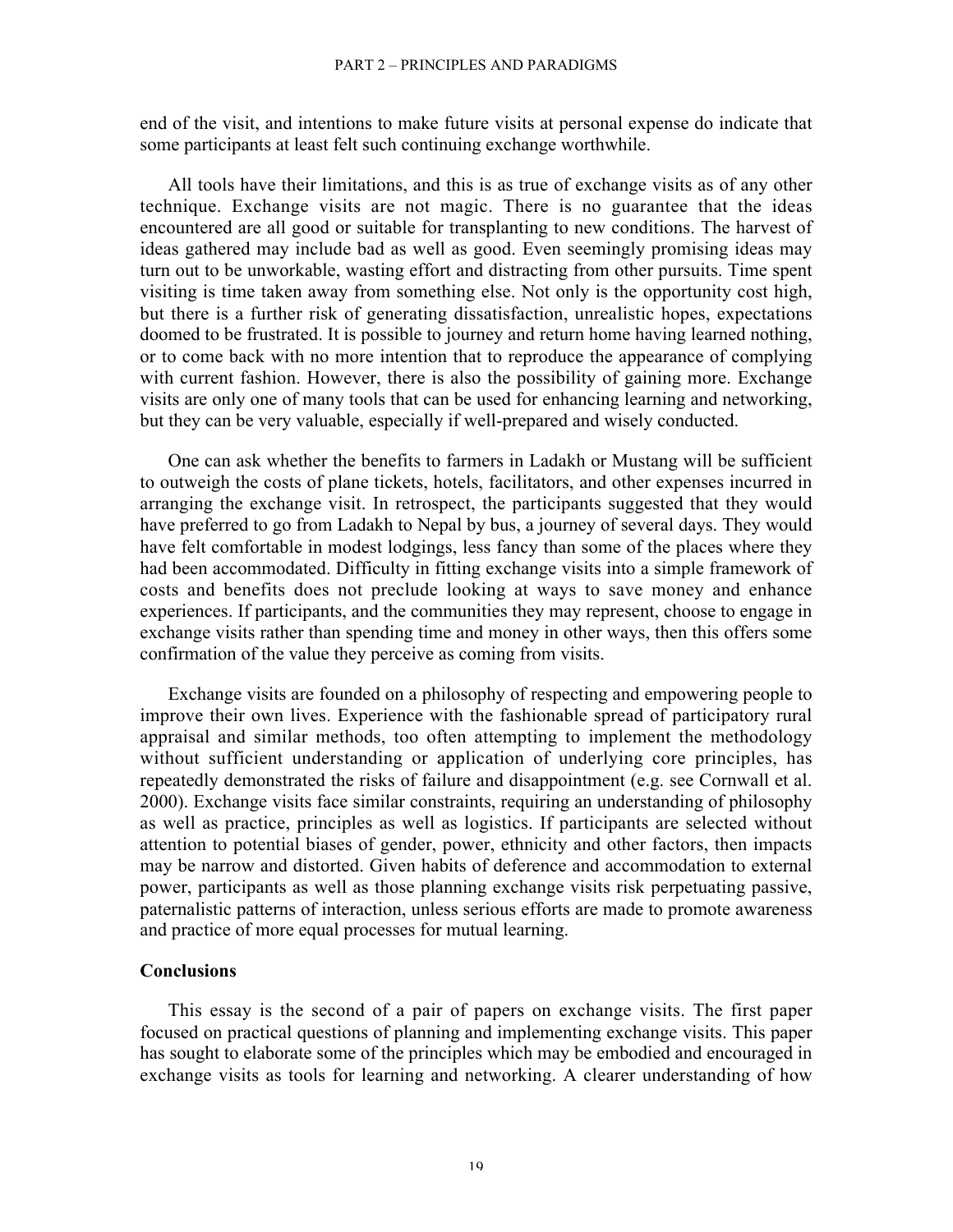### EXCHANGE VISITS AS A LEARNING AND NETWORKING TOOL

exchange visits differ from ordinary study tours and visits can contribute to visits that more effectively promote mutual learning and networking.

*Exchange.* Exchange visits can be distinguished from other kinds of study tours by the emphasis on peer-to-peer interaction between hosts and visitors who are in similar situations, and a concern for mutual learning, rather than one-sided transmission and replication. By involving farmers and others directly, exchange visits embody approaches to development that emphasize participation and empowerment, the involvement of people as subjects acting to improve their own lives. Putting farmers first and encouraging symmetrical exchange among peers emphasizes social change as something done by people, growing from and through their own actions and decisions.

*Learning.* Journeys offer the opportunity for new perspectives and personal growth ripening over a period of time. Participants can draw on their own local knowledge, combining it with new ideas, including the tacit knowledge embedded in practices they observe and take part in, customizing new syntheses to suit their own ideas and conditions.

*Networking.* Reciprocal visits and repeated interaction foster the growth of networked communities, affirming new views and efforts in the context of discourse among coevolving communities of concern.

*Tools.* Exchange visits are not a philosopher's stone that can magically transform participants. However, under suitable circumstances and with careful preparation, they are a practical tool for enabling people to improve their own lives.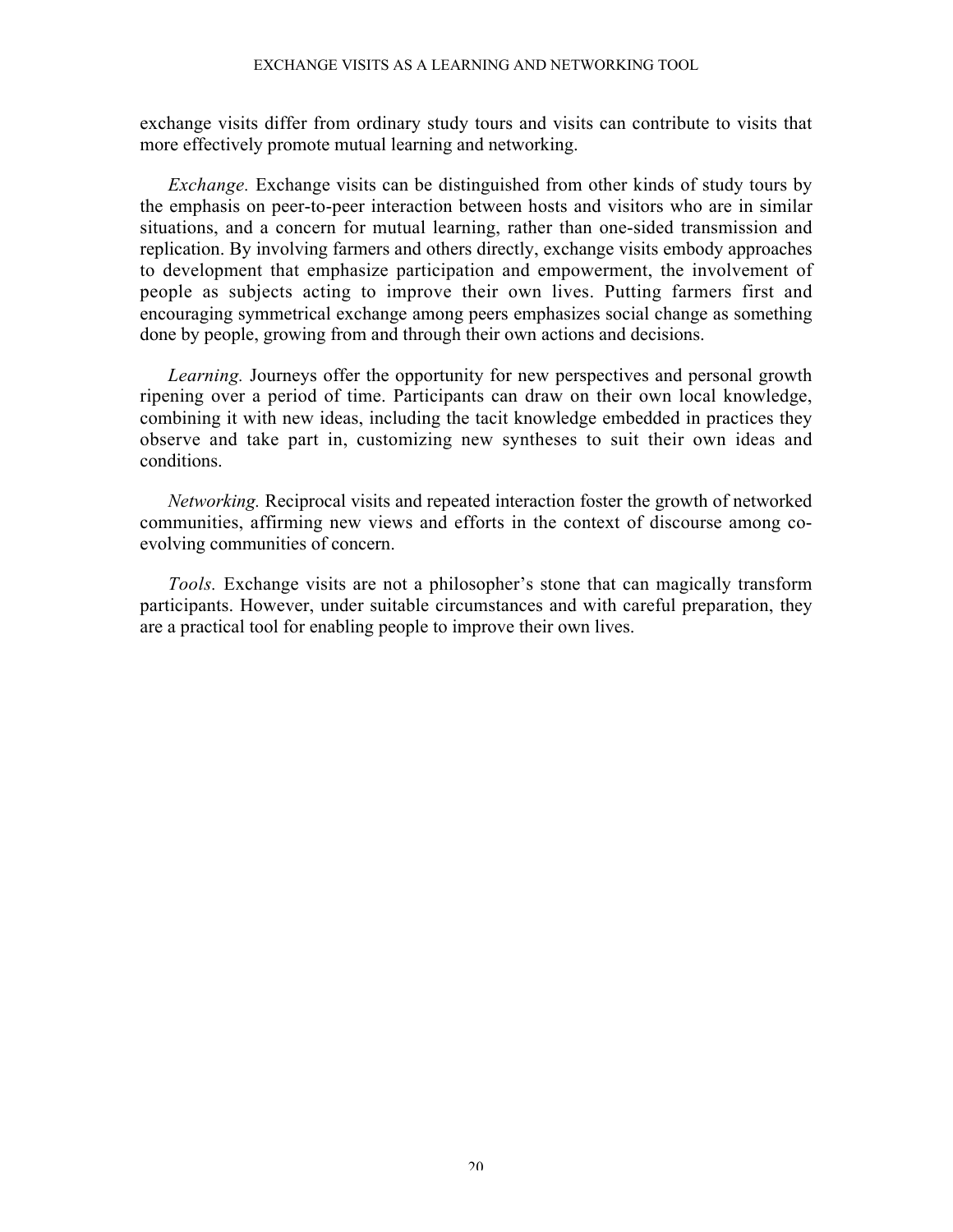## Acknowledgements

This paper was written as part of consulting for the Ford Foundation on "Exchange Visits as Learning and Networking Tools" and the author wishes to express his thanks for the support provided by Ujjwal Pradhan and colleagues in the Ford Foundation's Environment and Development Affinity Group. Subhash Singh of Winrock Nepal facilitated the author's participation in the exchange visit of the group from Ladakh, India to Mustang, Nepal. The Ladakh group was composed of Skarma Namthak (Ladakh Ecological Development Group), Tsewang Rigzem, Sonam Yangskit, Tsewang Dolma, Tsiring Motok, Tsiring Motok [sic], and Tsiring Wangil. The hospitality of the district commissioner and others in Mustang made for an enjoyable and fruitful visit. Errors, omissions and opinions in the paper are the responsibility of the author.

## **References**

- Arnstein, S. R. 1969. A ladder of citizen participation. *Journal of the American Institute of Planners* 35:216.
- Berkes, Fikret. 1994. Co-management: Bridging the Two Solitudes. *Northern Perspectives* 22:2-3.
- Blackburn, J., Chambers, R., Gaventa, J., 2000, *Mainstreaming Participation in Development*, Washington, D.C.: World Bank.
- Castells, Manuel. 1996. *The Rise of the Network Society*. 3 vols. Vol. 1, *The Information Age: Economy, Society and Culture*. Oxford: Blackwell.
- Cernea, Michael, ed. 1991. *Putting People First: Sociological Variables in Rural Development*. 2nd ed. New York: Oxford University Press.
- Chambers, Robert. 1983. *Rural Development: Putting the Last First*. London: Longman.
- Chambers, Robert. 1997. *Whose Reality Counts?* London: Intermediate Technology Publications.
- CIDA (Canadian International Development Agency). 2000. *Handbook on Study Tours: Managing for Results*. Hull, Quebec: CIDA China Program.
- Cornwall, Andrea and John Gaventa. 2000. "From Users and Choosers to Makers and Shapers: Repositioning Participation in Social Policy." *IDS Bulletin* 31(1): 1–13.
- Cornwall, Andrea, Samuel Musyoki, and Garett Pratt. 2000. In Search of a New Impetus: Practitioners' Reflections on PRA and Participation in Kenya. Brighton, Institute for Development Studies.
- De Paoli, Luisa. 1999. Beyond Tokenism: Aboriginal Involvement in Archaeological Resource Management in British Columbia. M.A. Thesis, University of British Columbia.
- Escobar, Arturo. 1995. *Encountering Development: The Making and Unmaking of the Third World*. Princeton. New Jersey: Princeton University Press.
- Geertz, Clifford. 1983. *Local Knowledge: Further Essays in Interpretive Anthropology*. New York: Basic Books.
- Giddens, Anthony. 2000. The 2nd Globalization Debate. *The Edge,* January 1, 2000.
- IIED (International Institute for Environment and Development) 1988-present. *Participatory Learning and Action Notes.* (previously RRA Notes). London: IIED.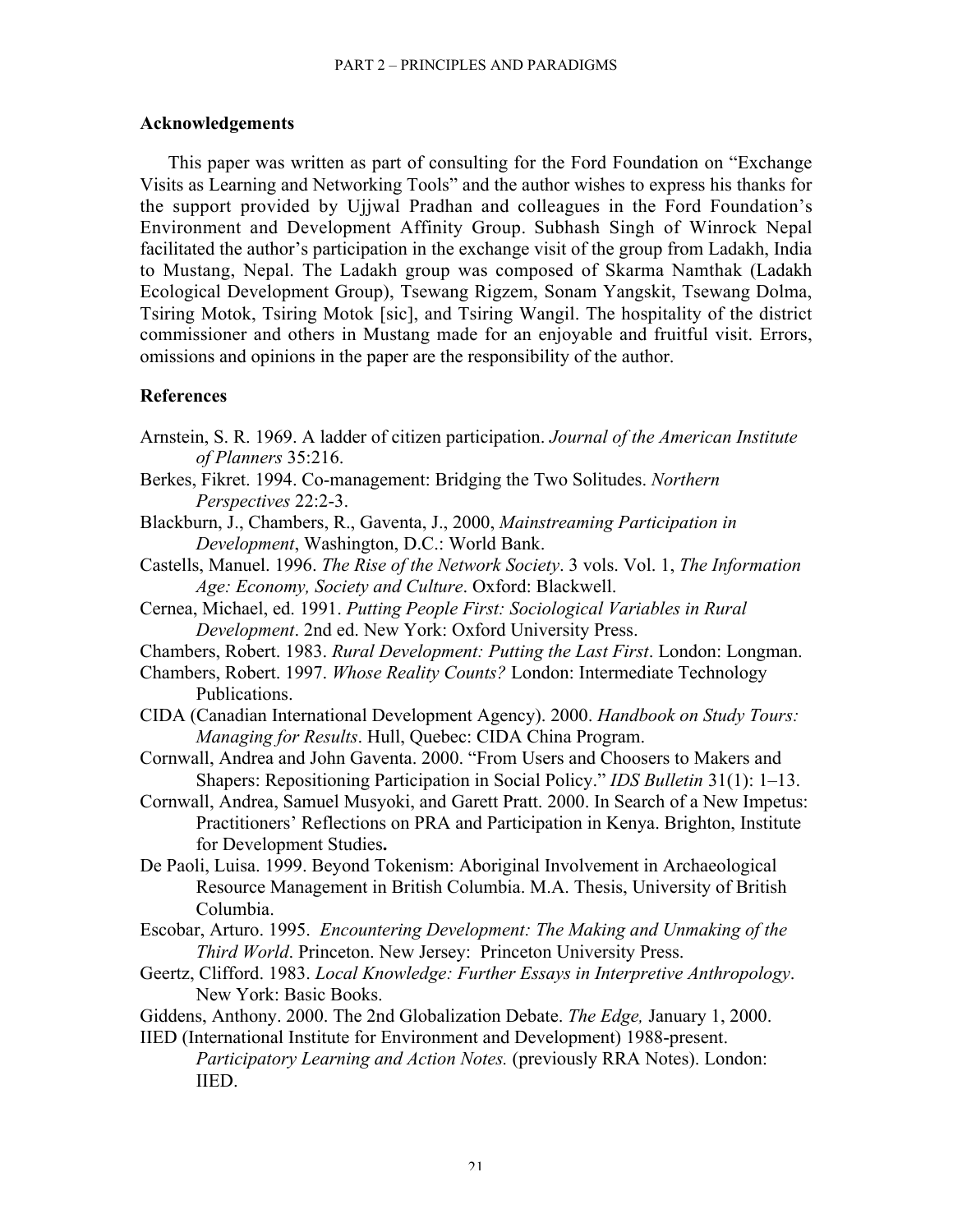- McGinnis, Michael, ed. 1999. *Polycentric Governance and Development: Readings from the Workshop in Political Theory and Policy Analysis*. Ann Arbor: University of Michigan Press.
- Norgaard, Richard B. 1994. *Development Betrayed: The End of Progress and a Coevolutionary Revisioning of the Future*. London: Routledge.
- Ostrom, Elinor. 1990. *Governing the Commons: The Evolution of Institutions for Collective Action*. Cambridge: Cambridge University Press.
- Ostrom, Vincent. 1997. *The Meaning of Democracy and the Vulnerability of Democracies*. Ann Arbor: University of Michigan Press.
- Pine, B. Joseph, II, and James H. Gilmore. 1999. *The Experience Economy: Work is Theatre and Every Business a Stage.* Boston: Harvard University Press.
- Polanyi, Michael. 1958. *Personal Knowledge; Towards a Post-Critical Philosophy*. Chicago: University of Chicago Press.
- Polanyi, Michael. 1966. *The Tacit Dimension*. 1st ed. Garden City, N.Y.: Doubleday.
- Pradhan, Ujjwal. 1994. Farmer-to-farmer Training as a Way of Assistance to the Farmers on the Improvement of Irrigation Systems. In *From Farmers' Fields to Data Fields and Back: A Synthesis of Participatory Information Systems for Irrigation and Other Resources. Proceedings of an International Workshop held at the Institute of Agriculture and Animal Science, Rampur, Nepal, March 21-26, 1993.*, edited by J. Sowerwine, G. Shivakoti, U. Pradhan, A. Shukla and E. Ostrom. Colombo, Sri Lanka; Kathmandu: International Irrigation Management Institute and Institute of Agriculture and Animal Science, Rampur.
- Schein, Edgar H. 1995. Kurt Lewin's Change Theory in the Field and in the Classroom: Notes Toward a Model of Managed Learning. *Systems Practice*. http://www.solne.org/res/wp/10006.html
- Senge, Peter M. 1990. *The Fifth Discipline: The Art and Practice of the Learning Organization*. London: Century Business.
- Stiglitz, Joseph. 1999. *Scan Globally, Reinvent Locally.* Keynote Address at the First Global Development Network Conference; Bonn, Germany. http://orion.forumone.com/gdnet/files.fcgi/226\_GDNfinal.PDF.
- Yoder, Robert. 1991. Peer Training as a Way to Motivate Institutional Change in Farmer-Managed Irrigation Systems: Unpublished Paper.
- World Bank. 1996. *World Bank Participation Sourcebook*. Washington, D.C.: World Bank. http://www.worldbank.org/wbi/sourcebook/sbhome.htm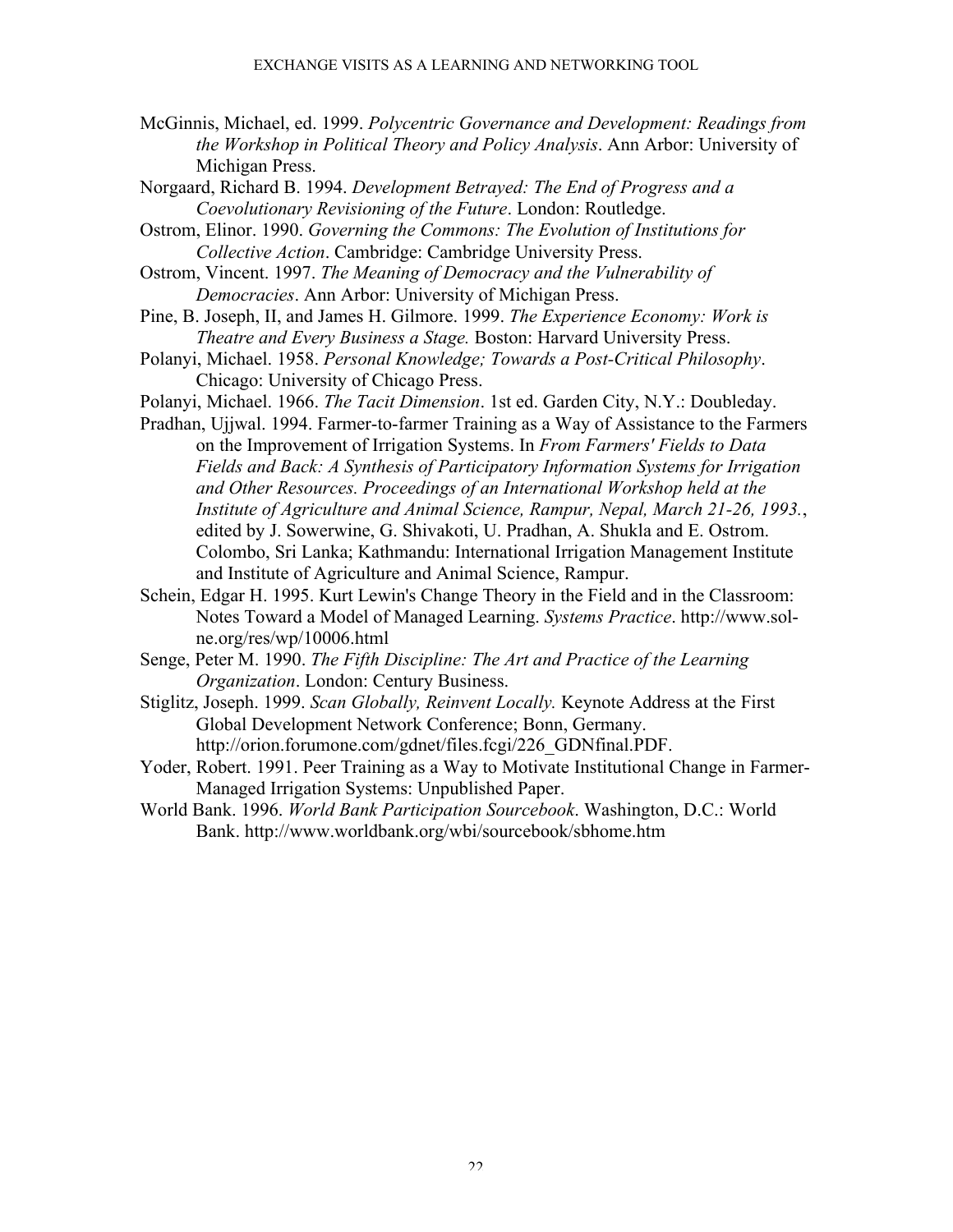## Appendix 1

## **REPRINTED WITH PERMISSION**

**PLEASE NOTE: THIS PROGRAM HAS COMPLETED ITS ACTIVITIES AND**

**IS NO LONGER OPERATING . THIS IS INCLUDED ONLY AS AN EXAMPLE**

## **MICROENTERPRISE BEST PRACTICES (MBP) GRANT FACILITY**

## **1999 EXCHANGE VISIT GRANT PROGRAM GUIDELINES AND APPLICATION INSTRUCTIONS**

**Exchange Visit Grants** support exchanges of experience, development of specific technical skills, and cooperation among microenterprise service organizations. These grants allow organizations striving to improve their operations to examine on site the programs of other organizations. Visits must be to organizations outside the applicant's network of affiliates or partners. Applicants must clearly articulate a link between their issues, problems, or future plans; what they could learn at the host organization; and how the information and knowledge gained as a result of the visit would be directly applied to their program.

## **APPLICATION DEADLINES AND FUNDING CYCLE**

The 1999 application and funding cycle for exchange visit grants is as follows:

March 31, 1999 April 30, 1999 June 30, 1999 September 30, 1999 October 30, 1999 January 31, 2000 February 29, 2000

**Proposal Deadline Notice of Award by** 

## **ABOUT THE PROGRAM**

MBP's exchange visit grant program helps microenterprise practitioner organizations link with their peers to find solutions to their "front-burner" issues, share know-how, and develop specific technical skills to improve programs. Grants range from \$5,000 to \$10,000. The visits generally last one to two weeks and emphasize peer learning and sharing across institutional boundaries. Each exchange visit serves as an intensive field practicum for the participating staff- typically board members, senior management, and supervisors.

MBP asks applicants to define their own exchange topics and identify a mentor or host organization from which to learn and share experiences. Applicants must also explain why that mentor or host organization is a suitable match and how the information and knowledge gained from the visit would be directly applied to their program.

Since 1997, more than 70 individuals (board members, senior managers, and other staff) have taken part in 15 different MBP-funded exchange visits. Exchange topics are diverse. In the area of microfinance, grantees have examined such issues as institutional transformation, ownership and governance, and lending methodologies. In the area of business development services, grantees have linked with other organizations to share information and learning on such topics as subsector technology transfer and microenterprise recycling services.

Grants to TSPI Development Corporation in the Philippines and VITA's Guinea Rural Enterprise Development Project (GREDP) exemplify the uses and benefits of these learning exchanges. The grant to TSPI Development Corporation, a Filipino MFI, allowed three TSPI staff members to visit the Asociacion para el Desarrollo de Microempresas, Inc. (ADEMI) in the Dominican Republic to examine ADEMI's individual lending program. In its proposal, TSPI stated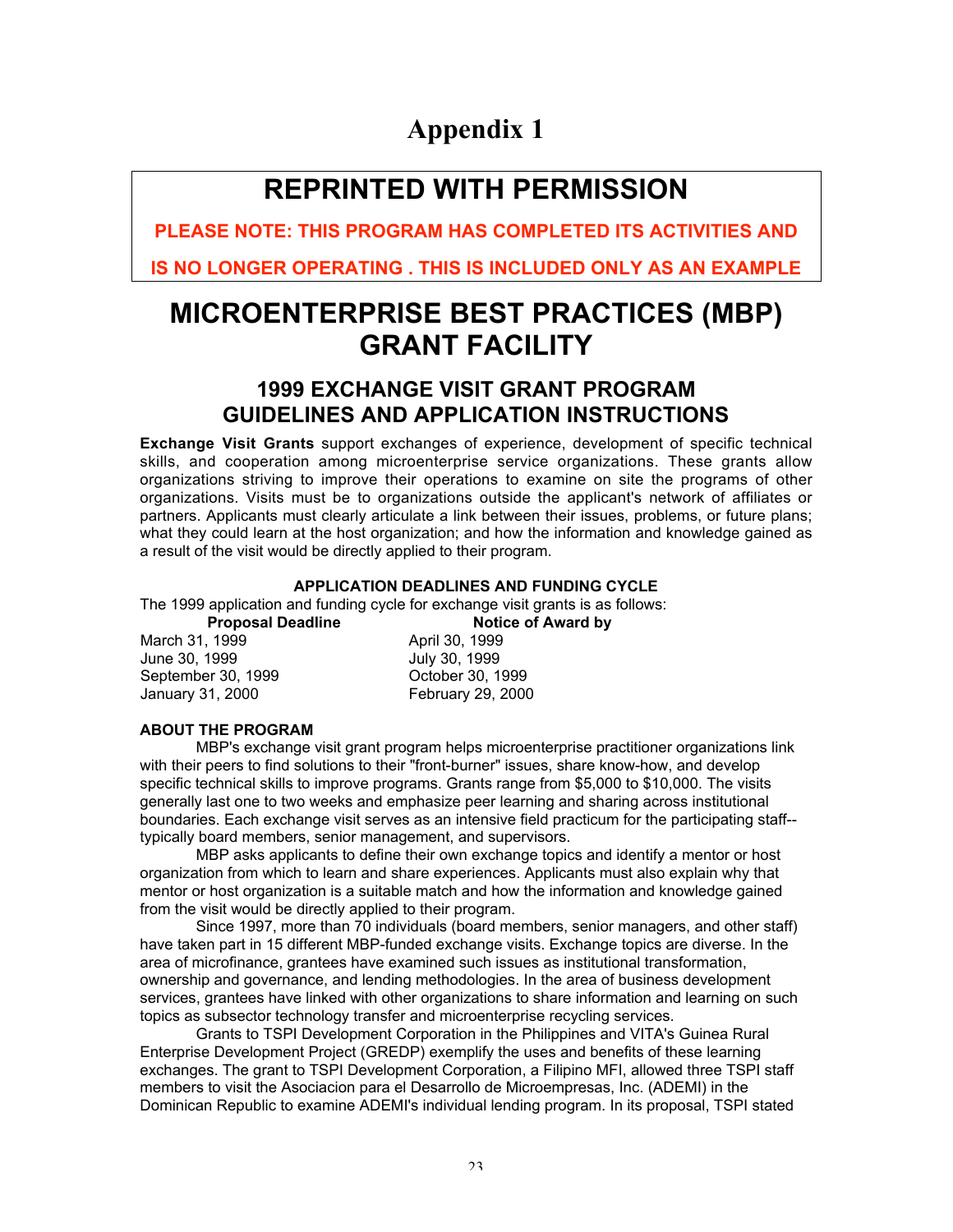that its shift to individual lending was not moving in the direction and at the pace expected. Because ADEMI had made the same shift and had become an industry leader in this type of lending, TSPI wanted to see ADEMI's individual lending program in action, share experiences, and apply elements of the methodology to its own operations.

The grant to VITA allowed four staff from GREDP to visit Agence de Crédit pour l'Entreprise Privèe (ACEP), a Senegalese MFI. GREDP is in the process of becoming an independent organization as USAID support winds down. Since ACEP had successfully made the transition in the early 1990s, the exchange visit enabled GREDP to see how ACEP had defined its ownership and governance structure, its internal control system, and its staff remuneration and incentive system. After the visit, GREDP had many concrete examples to use to fine-tune its institutional transformation plan and process.

## **ELIGIBILITY REQUIREMENTS**

Microenterprise organizations in countries where USAID has a presence are eligible to receive grants, as are U.S. organizations and organizations of OECD-member countries working in conjunction with local organizations in those countries. Legally registered private voluntary organizations, nongovernmental organizations, credit unions, banks or other specialized financial institutions, business associations including chambers of commerce, microenterprise networks, and training institutes all are eligible for grants. Organizations need not be registered with USAID to apply for and receive MBP grants.

## **SELECTION PROCESS**

Applicants for exchange visit grants must submit proposals developed according to the instructions contained in this announcement. A proposal review committee will review the grant proposals and recommend for USAID's final approval those proposals that meet and exceed the criteria contained in this announcement. Proposals will be reviewed and notices of award sent to successful applicants within 30 days of the application deadline. Successful applicants should anticipate receipt of funds no sooner than 45 days following notification of awards, to allow time for the grant negotiation and administration process.

## **AWARD REQUIREMENTS**

An organization may be awarded only one exchange visit grant per year. Grant recipients must have the capacity to manage grant funds and will be subject to USAID regulations on grant administration. MBP will require all grant recipients to submit financial and technical reports on their grant-funded activities.

## **MONITORING AND LEARNING**

MBP's mandate is to widen the circle of best practices organizations providing services to microenterprises and to move forward through innovation and experimentation. All grant recipients will be required to track their progress toward the goals and objectives of their activity and provide this information to MBP in periodic technical reports. MBP will work with grant recipients to strengthen grant-funded activities and share the results and products of grant funding with the microenterprise field as a whole. MBP monitoring activities will include, but not be limited to, telephone and site visits and attendance at activity events. MBP learning activities will include, but not be limited to, documenting selected activities and synthesizing lessons from multiple grant activities into larger products to enhance the sustainability of individual grant efforts.

## **Information and Eligibility Requirements**

- MBP will award one to three grants per application deadline to eligible organizations whose proposals meet application requirements and are judged to best fulfill MBP's funding criteria.
- Proposals may be for exchange visits to organizations providing either financial or business development services.
- Proposals must be for exchange visits to organizations outside the applicant's network of affiliates or partners. The proposed visit may be multidirectional, with two or more organizations visiting each other. Proposals may also be for visits to several programs within the same country or in different countries.
- Grant size is expected to range from US\$5,000 to US\$10,000.
- Only those proposals that demonstrate and document the support and commitment of the organization to be visited will be considered for funding.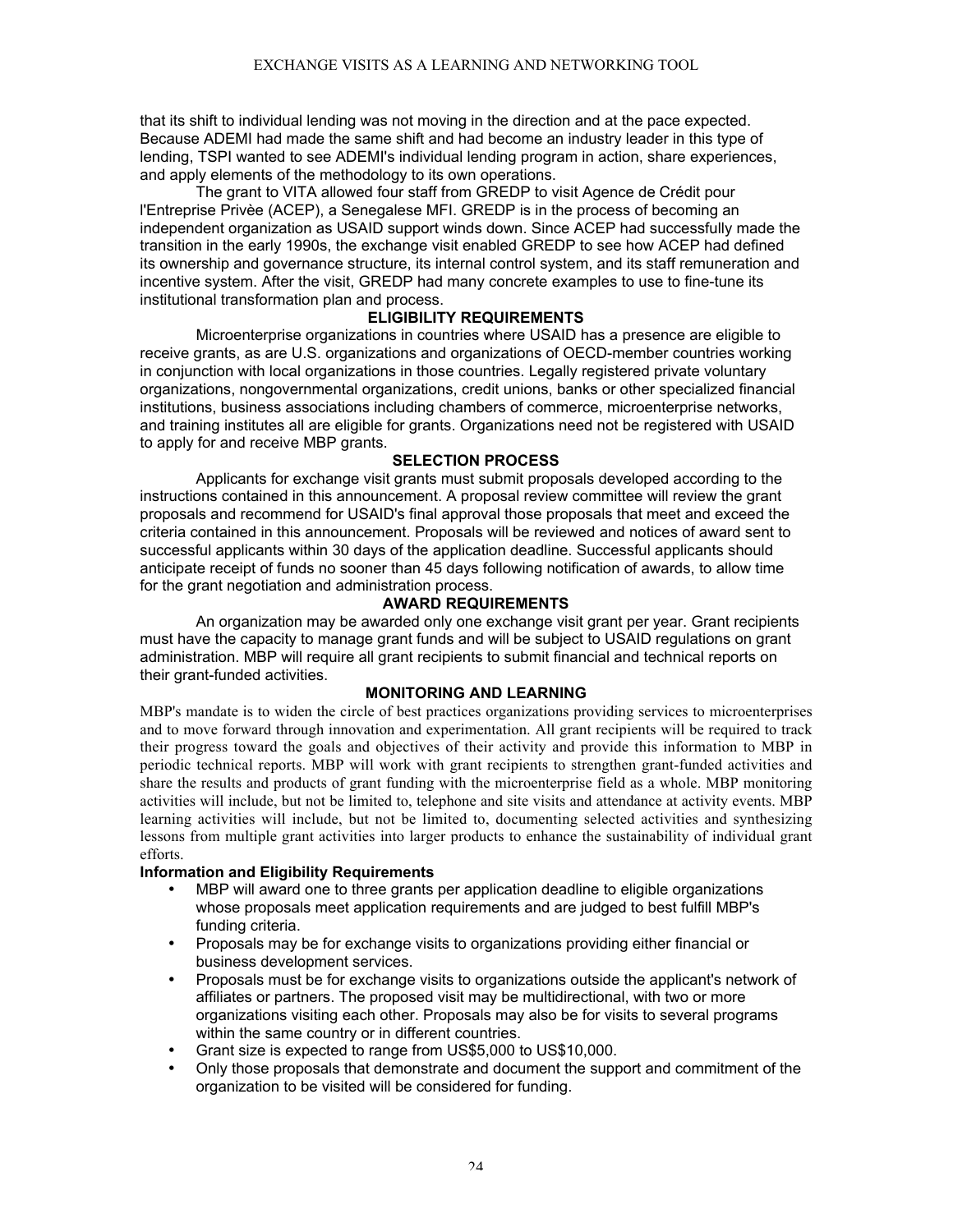- Participants (one or more) may be from the organization's board of directors, senior management, or supervisory staff.
- Counterpart funding is required. MBP will cover transportation and lodging. Applicant organizations are required to cover the costs of salaries for all participants, as well as their meals and incidental expenses. MBP will consider covering other expenses, such as technical assistance fees, if they are adequately justified in the proposal.
- Grants are for the short-term, on-site examination of a specific microenterprise program and may extend to technical assistance in a specific aspect of that program. Grants may not fund participation at professional or academic conferences, seminars, or training courses.

## **Proposal Instructions**

All proposals must be in English and follow the format provided below. An optional French or Spanish version may be submitted with the required English version. Proposals should be as concise as possible and are limited to three typewritten pages comprising the following information, excluding attachments:

## **I. Organization Information (no more than one page)**

- Statement of the organization's history, affiliation, structure, and mission;
- Statement of the organization's strategic goals;
- Description of current programs, activities, and capabilities; and
- List of major donors contributing to the organization during the past three years.

## **II. Activity Summary and Follow-up (no more than two pages)**

## *Activity Summary*

- Description of goals and objectives of the exchange visit, including the need or problem to be addressed and how the applicant plans to use the proposed visit to address the need or problem;
- Explanation of why the cooperating institution was selected to be visited;
- Proposed dates of the exchange visit; and
- List of individuals who will participate in the exchange visit and reasons for selecting them.

## *Follow-up*

• Plan for how the organization will use or disseminate what is learned as a result of the exchange visit. Successful applicants will be required to submit a revised plan after the exchange visit has taken place.

## **III. Attachments (the following attachments are required)**

- 1. Detailed agenda or itinerary for the proposed exchange visit;
- 2. Letter of support from the cooperating organization indicating its staff's commitment to participate in this activity; and
- 3. Budget for the activity in the format shown in the box below. All budgets must be in US\$ and provide a breakdown per unit cost.

## **Sample Budget (US\$) Line Item Amount Requested from MBP Amount Contributed by**

**Applicant Organization**

Airfare (no. of round trips X airfare) Lodging\* (no. of travelers X no. of days X rate) Meals and Incidental Expenses (no. of travelers X no. of days X rate) Ground Transportation (no. of travelers X no. of days X rate) Other (please specify) Indirect Costs (if applicable) \*Funded up to the maximum lodging amount established by the U.S. State Department for that

location.